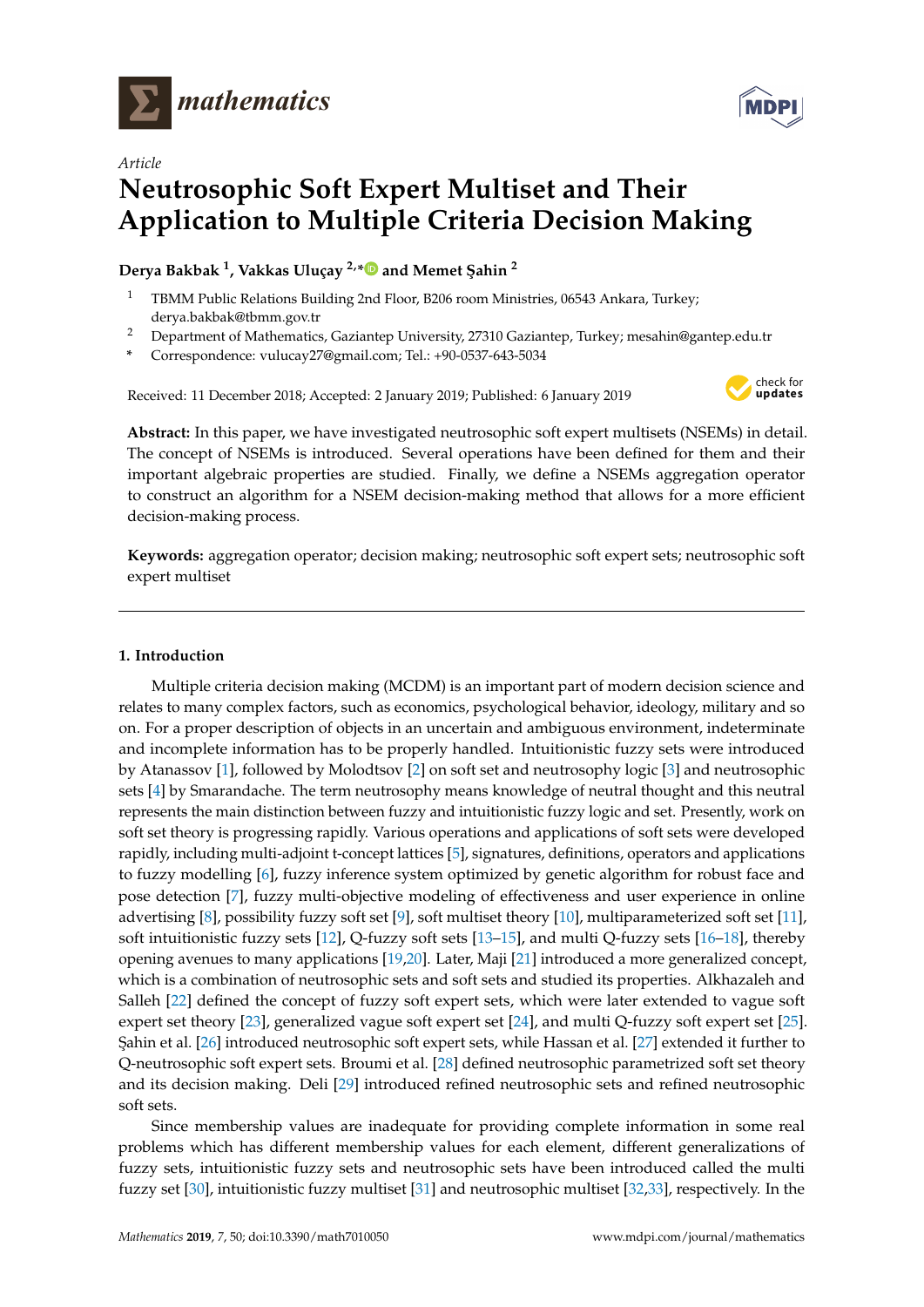multisets, an element of a universe can be constructed more than once with possibly the same or different membership values. Some work on the multi fuzzy set [\[34,](#page-16-9)[35\]](#page-16-10), on the intuitionistic fuzzy multiset [\[36–](#page-16-11)[39\]](#page-16-12) and on the neutrosophic multiset [\[40–](#page-16-13)[43\]](#page-16-14) have been studied. The above set theories have been applied to many different areas including real decision-making problems [\[44–](#page-16-15)[47\]](#page-16-16). The aim of this paper is allow the neutrosophic set to handle problems involving incomplete, indeterminacy and awareness of inconsistency knowledge, and this is further developed to neutrosohic soft expert sets.

The initial contributions of this paper involve the introduction of various new set-theoretic operators on neutrosophic soft expert multisets (NSEMs) and their properties. Later, we intend to extend the discussion further by proposing the concept of NSEMs and its basic operations, namely complement, union, intersection AND and OR, along with a definition of a NSEMs-aggregation operator to construct an algorithm of a NSEMs decision method. Finally we provide an application of the constructed algorithm to solve a decision-making problem.

#### **2. Preliminaries**

In this section we review the basic definitions of a neutrosophic set, neutrosophic soft set, soft expert sets, neutrosophic soft expert sets, and NP-aggregation operator required as preliminaries.

**Definition 1** ([\[4\]](#page-15-3)). A neutrosophic set A on the universe of discourse U is defined as  $A =$  $\{\langle u, (\mu_A(u), v_A(u)), w_A(u)\rangle\}$ :  $u \in U$ ,  $\mu_A(u)$ ,  $v_A(u)$ ,  $w_A(u) \in [0,1]\}$ . There is no restriction on the sum *of*  $\mu_A(u)$ ;  $v_A(u)$  and  $w_A(u)$ , so  $0^- \leq \mu_A(u) + v_A(u) + w_A(u) \leq 3^+$ .

**Definition 2** ([\[21\]](#page-15-18)). Let U be an initial universe set and E be a set of parameters. Consider  $A \subseteq E$ . Let  $NS(U)$ *denotes the set of all neutrosophic sets of* U*. The collection* (*F*, *A*) *is termed to be the neutrosophic soft set over* U, where F is a mapping given by  $F : A \rightarrow NS(U)$ .

**Definition 3** ([\[22\]](#page-15-19))**.** U *is an initial universe, E is a set of parameters X is a set of experts (agents), and*  $O = \{agree = 1, disagree = 0\}$  *a* set of opinions. Let  $Z = E \times X \times O$  and  $A \subseteq Z$ . A pair  $(F, A)$  is called a *soft expert set over*  $U$ , where F is mapping given by  $F : A \rightarrow P(U)$  where  $P(U)$  denote the power set of  $U$ .

**Definition 4** ([\[26\]](#page-16-1))**.** *A pair* (*F*, *A*) *is called a neutrosophic soft expert set over* U*, where F is mapping given by*

$$
F: A \to P(\mathcal{U}) \tag{1}
$$

*where*  $P(U)$  *denotes the power neutrosophic set of U.* 

**Definition 5** ([\[26\]](#page-16-1))**.** *The complement of a neutrosophic soft expert set* (*F*, *A*) *denoted by* (*F*, *A*) *c and is defined as*  $(F, A)^c = (F^c, A)$  where  $F^c = \neg A \to P(U)$  is mapping given by  $F^c(x)$  = neutrosophic soft expert complement  $\omega$ *ith*  $\mu_{F^c(x)} = w_{F(x)}$ ,  $v_{F^c(x)} = v_{F(x)}$ ,  $w_{F^c(x)} = \mu_{F(x)}$ .

**Definition 6** ([\[26\]](#page-16-1)). The agree-neutrosophic soft expert set  $(F, A)_1$  over  $U$  is a neutrosophic soft expert subset *of* (*F*, *A*) *is defined as*

$$
(F, A)_1 = \{F_1(m) : m \in E \times X \times \{1\}\}.
$$
 (2)

**Definition 7** ([\[26\]](#page-16-1)). The disagree-neutrosophic soft expert set  $(F, A)_0$  over U is a neutrosophic soft expert *subset of* (*F*, *A*) *is defined as*

$$
(F, A)_0 = \{F_0(m) : m \in E \times X \times \{0\}\}.
$$
 (3)

**Definition 8** ([\[26\]](#page-16-1))**.** *Let* (*H*, *A*) *and* (*G*, *B*) *be two NSESs over the common universe U. Then the union* of  $(H, A)$  and  $(G, B)$  is denoted by " $(H, A)$   $\cup$   $(G, B)$ " and is defined by  $(H, A)$   $\cup$   $(G, B) = (K, C)$ , where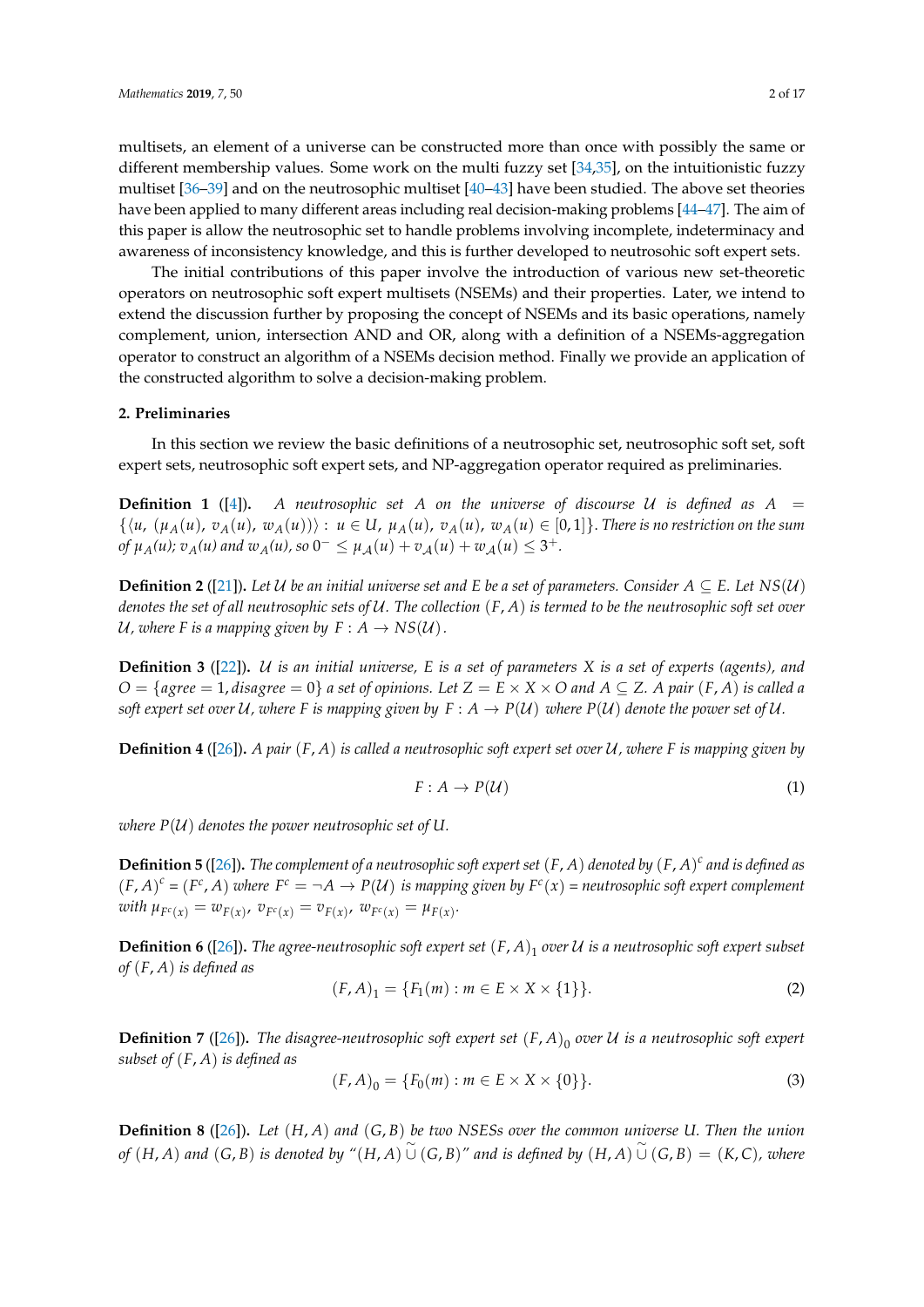*C* = *A* ∪ *B and the truth-membership, indeterminacy-membership and falsity-membership of* (*K*, *C*) *are as follows:*

$$
\mu_{K(e)}(m) = \begin{cases}\n\mu_{H(e)}(m), & \text{if } e \in A - B, \\
\mu_{G(e)}(m), & \text{if } e \in B - A, \\
\max(\mu_{H(e)}(m), \mu_{G(e)}(m)), & \text{if } e \in AB.\n\end{cases}
$$
\n
$$
v_{K(e)}(m) = \begin{cases}\nv_{H(e)}(m), & \text{if } e \in A - B, \\
v_{G(e)}(m), & \text{if } e \in A - B, \\
\frac{v_{H(e)}(m) + v_{G(e)}(m)}{2}, & \text{if } e \in B - A, \\
\frac{v_{H(e)}(m) + v_{G(e)}(m)}{2}, & \text{if } e \in A - B, \\
\frac{w_{H(e)}(m), & \text{if } e \in A - B, \\
\frac{w_{G(e)}(m),}{2}, & \text{if } e \in B - A, \\
\frac{w_{G(e)}(m),}{2}, & \text{if } e \in B - A.\n\end{cases}
$$
\n(4)

**Definition 9** ([\[26\]](#page-16-1))**.** *Let* (*H*, *A*) *and* (*G*, *B*) *be two NSESs over the common universe U. Then the intersection* of  $(H, A)$  and  $(G, B)$  is denoted by " $(H, A) \cap (G, B)$ " and is defined by  $(H, A) \cap (G, B) = (K, C)$ , where *C* = *A* ∩ *B and the truth-membership, indeterminacy-membership and falsity-membership of* (*K*, *C*) *are as follows:*

$$
c\mu_{K(e)}(m) = \min(\mu_{H(e)}(m), \mu_{G(e)}(m)),
$$
  
\n
$$
v_{K(e)}(m) = \frac{v_{H(e)}(m) + v_{G(e)}(m)}{2},
$$
  
\n
$$
w_{K(e)}(m) = \max(\nu_{H(e)}(m), \nu_{G(e)}(m)),
$$
\n(5)

*if*  $e \in AB$ .

**Definition 10** ([\[29\]](#page-16-4))**.** *Let* U *be a universe. A neutrosophic multiset set (Nms) A on* U *can be defined as follows:*

$$
A = \left\{ \prec u, \left( \mu_A^1(u), \mu_A^2(u), \ldots, \mu_A^p(u) \right), \left( v_A^1(u), v_A^2(u), \ldots, v_A^p(u) \right), \left( w_A^1(u), w_A^2(u), \ldots, w_A^p(u) \right) \succ : u \in \mathcal{U} \right\}
$$

*where,*

$$
c\,\mu_A^1(u), \mu_A^2(u), \ldots, \mu_A^p(u) : \mathcal{U} \to [0,1],
$$
  

$$
v_A^1(u), v_A^2(u), \ldots, v_A^p(u) : \mathcal{U} \to [0,1],
$$

*and*

$$
w_A^1(u), w_A^2(u), \ldots, w_A^p(u) : \mathcal{U} \to [0,1],
$$

*such that*

$$
0 \le \sup \mu_A^i(u) + \sup v_A^i(u) + \sup w_A^i(u) \le 3
$$

 $(i = 1, 2, ..., P)$  *and* 

$$
\left(\mu_A^1(u),\mu_A^2(u),\ldots,\mu_A^p(u)\right),\left(v_A^1(u),v_A^2(u),\ldots,v_A^p(u)\right) \text{ and } \left(w_A^1(u),w_A^2(u),\ldots,w_A^p(u)\right)
$$

This is the truth-membership sequence, indeterminacy-membership sequence and falsity-membership sequence of the element *u*, respectively. Also, P is called the dimension (cardinality) of Nms *A*, denoted *d*(*A*). We arrange the truth-membership sequence in decreasing order but the corresponding indeterminacy-membership and falsity-membership sequence may not be in decreasing or increasing order.

The set of all neutrosophic multisets on  $U$  is denoted by NMS( $U$ ).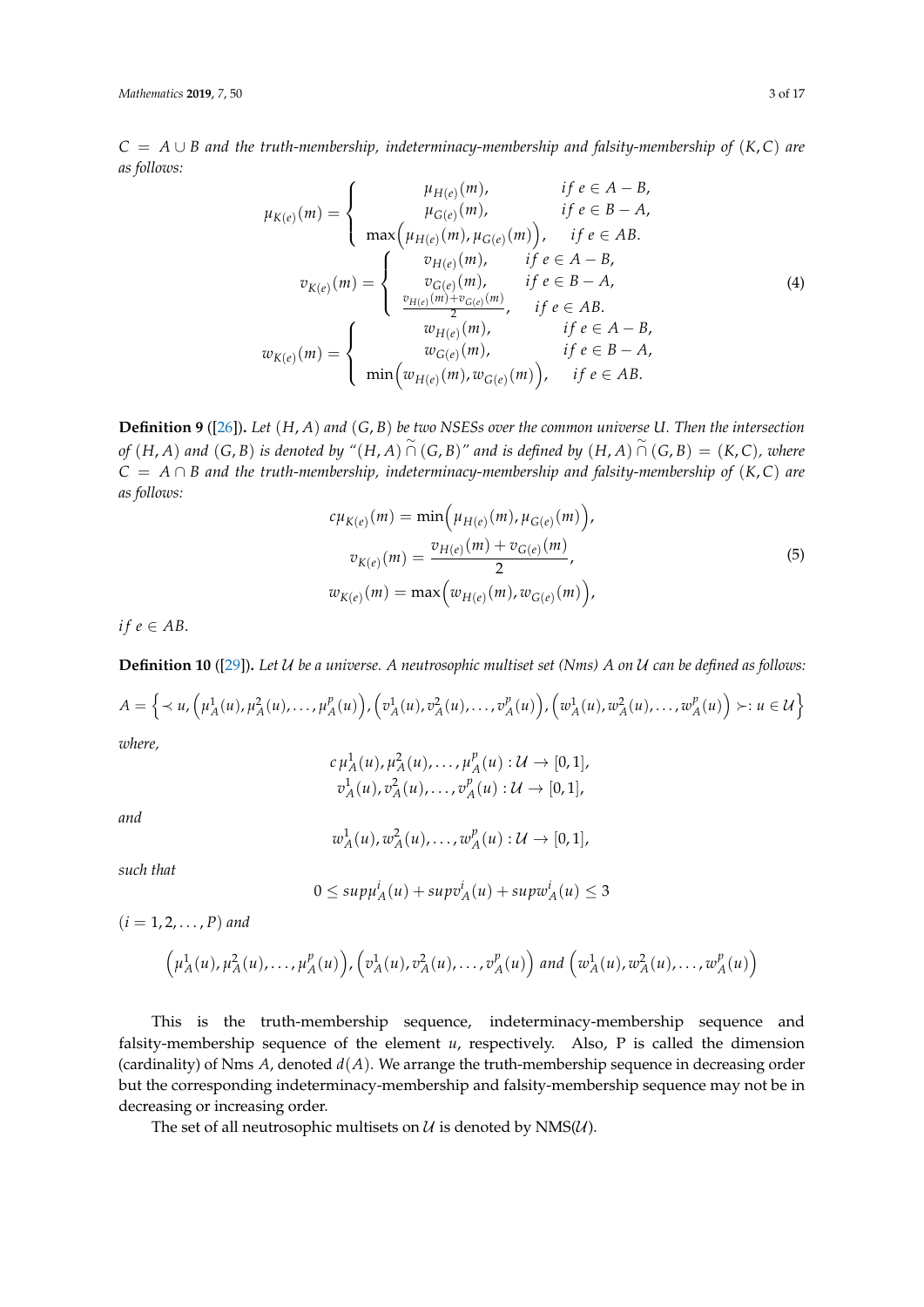**Definition 11** ([\[28\]](#page-16-3)). Let  $\Psi_K \in NP$ -soft set. Then an NP-aggregation operator of  $\Psi_K$ , denoted by  $\Psi_K^{agg}$ *K is defined by*

$$
\Psi_K^{agg} = \left\{ \left( \langle u, \mathsf{T}_K^{agg}, \mathsf{I}_K^{agg}, \mathsf{F}_K^{agg} \rangle \right) : u \in U \right\},\
$$

*which is a neutrosophic set over U,*

$$
T_K^{agg}: U \to [0,1] \quad T_K^{agg}(u) = \frac{1}{|U|} \sum_{e \in E} T_K(u) \Lambda f_{K(x)}(u),
$$
  
\n
$$
T_K^{agg}: U \to [0,1] \quad T_K^{agg}(u) = \frac{1}{|U|} \sum_{e \in E} I_K(u) \Lambda f_{K(x)}(u),
$$
  
\n
$$
T_K^{agg}: U \to [0,1] \quad T_K^{agg} = \frac{1}{|U|} \sum_{e \in E} F_K(u) \Lambda f_{K(x)}(u)
$$
  
\n
$$
T_K^{agg}: U \to [0,1] \quad T_K^{agg} = \frac{1}{|U|} \sum_{e \in E} F_K(u) \Lambda f_{K(x)}(u)
$$
  
\n
$$
u \in U
$$

*and where,*

$$
\lambda f_{K(x)}(u) = \begin{cases} 1, & x \in f_{K(x)}(u), \\ 0, & \text{otherwise.} \end{cases}
$$
 (7)

|*U*| *is the cardinality of U.*

### **3. Neutrosophic Soft Expert Multiset (NSEM) Sets**

This section introduces neutrosophic soft expert multiset as a generalization of neutrosophic soft expert set. Throughout this paper, *V* is an initial universe, *E* is a set of parameters *X* is a set of experts (agents), and  $O = \{$ agree = 1, disagree = 0 $\}$  a set of opinions. Let  $Z = E \times X \times O$  and  $G \subseteq Z$  and  $u$  is a membership function of *G*; that is,  $\Omega$  : *G*  $\rightarrow$  = [0, 1].

**Definition 12.** A pair  $(F^{\Omega}, G)$  is called a neutrosophic soft expert multiset over V, where  $F^{\Omega}$  is mapping *given by*

$$
F^{\Omega}: G \to \mathcal{N}(V) \times,
$$
\n(8)

*where*  $\mathcal{N}(V)$  *be the set of all neutrosophic soft expert subsets of U. For any parameter*  $e \in G$ ,  $F(e)$  *is referred as the neutrosophic value set of parameter e, i.e.,*

$$
F(e) = \left\{ \langle \frac{v}{\left(D_{F(e)}^1(v), \ldots, D_{F(e)}^n\right), \left(I_{F(e)}^1(v), \ldots, I_{F(e)}^n\right), \left(Y_{F(e)}^1(v), \ldots, Y_{F(e)}^n\right)} \rangle \right\},\tag{9}
$$

where  $D^i{}_{,i}$  ,  $Y^i:U\to[0,1]$  are the membership sequence of truth, indeterminacy and falsity respectively of the *element*  $v \in V$ *. For any*  $v \in V$ *,*  $e \in G$  *and*  $i = 1, 2, ..., n$ *.* 

$$
0 \le D^{i}{}_{F(e)}(v) + {}^{i}{}_{F(e)}(v) + Y^{i}{}_{F(e)}(v) \le 3
$$

*In fact F* <sup>Ω</sup> *is a parameterized family of neutrosophic soft expert multisets on V, which has the degree of possibility of the approximate value set which is prepresented by* Ω(*e*) *for each parameter e. So we can write it as follows:*

$$
F^{\Omega}(e) = \left\{ \left( \frac{v_1}{F(e)(v_1)} \cdot \frac{v_2}{F(e)(v_2)} \cdot \frac{v_3}{F(e)(v_3)} \cdot \cdots \cdot \frac{v_n}{F(e)(v_n)} \right), \Omega(e) \right\}.
$$
 (10)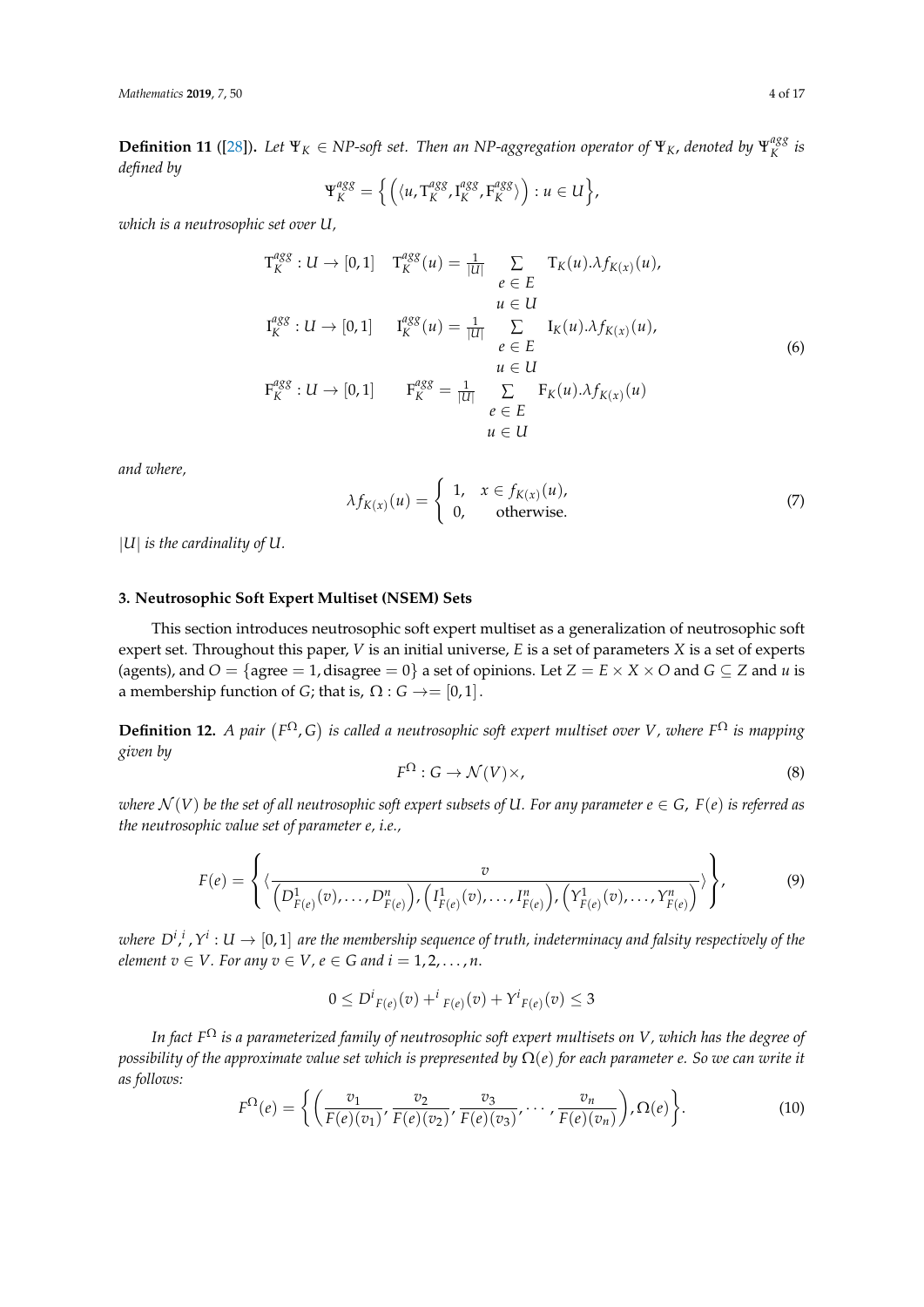**Example 1.** *Suppose that*  $V = \{v_1\}$  *is a set of computers and*  $E = \{e_1, e_2\}$  *is a set of decision parameters. Let*  $X = \{p, r\}$  *be set of experts. Suppose that* 

$$
cF^{\Omega}(e_1, p, 1) = \left\{ \left( \frac{v_1}{(0.4, 0.3, ..., 0.2), (0.5, 0.7, ..., 0.2), (0.6, 0.1, ..., 0.3)} \right), 0.4 \right\}
$$
  
\n
$$
F^{\Omega}(e_1, r, 1) = \left\{ \left( \frac{v_1}{(0.3, 0.2, ..., 0.5), (0.8, 0.1, ..., 0.4), (0.5, 0.6, ..., 0.2)} \right), 0.8 \right\}
$$
  
\n
$$
F^{\Omega}(e_2, p, 1) = \left\{ \left( \frac{v_1}{(0.7, 0.3, ..., 0.6), (0.3, 0.2, ..., 0.6), (0.8, 0.2, ..., 0.1)} \right), 0.5 \right\}
$$
  
\n
$$
F^{\Omega}(e_2, r, 1) = \left\{ \left( \frac{v_1}{(0.8, 0.3, ..., 0.4), (0.3, 0.1, ..., 0.5), (0.2, 0.3, ..., 0.4)} \right), 0.4 \right\}
$$
  
\n
$$
F^{\Omega}(e_1, p, 0) = \left\{ \left( \frac{v_1}{(0.5, 0.1, ..., 0.2), (0.6, 0.3, ..., 0.4), (0.7, 0.2, ..., 0.6)} \right), 0.1 \right\}
$$
  
\n
$$
F^{\Omega}(e_1, r, 0) = \left\{ \left( \frac{v_1}{(0.4, 0.2, ..., 0.1), (0.6, 0.1, ..., 0.3), (0.7, 0.2, ..., 0.4)} \right), 0.4 \right\}
$$
  
\n
$$
F^{\Omega}(e_2, p, 0) = \left\{ \left( \frac{v_1}{(0.8, 0.1, ..., 0.5), (0.2, 0.1, ..., 0.4), (0.6, 0.3, ..., 0.1)} \right), 0.6 \right\}
$$
  
\n
$$
F^{\Omega}(e_2, r, 0) = \left\{ \left( \frac{v_1}{(0.7, 0.2, ..., 0.3), (0.4, 0.1, ..., 0.6), (0.3
$$

*The neutrosophic soft expert multiset*  $(F, Z)$  *is a parameterized family*  $\{F(e_i), i = 1, 2, ...\}$  *of all neutrosophic multisets of V and describes a collection of approximation of an object.*

**Definition 13.** For two neutrosophic soft expert multisets (NSEMs)  $(F^{\Omega}, G)$  and  $(H^{\eta}, R)$  over U,  $(F^{\Omega}, G)$  is *called a neutrosophic soft expert subset of* (*H<sup>η</sup>* , *R*) *if*

*i.*  $R \subseteq G$ , *ii. for all*  $\varepsilon \in H$ ,  $H^{\eta}(\varepsilon)$  *is neutrosophic soft expert subset*  $F^{\Omega}(\varepsilon)$ *.* 

**Example 2.** *Consider Example 1. Suppose that G and R are as follows.*

$$
cG = \{(e_1, p, 1), (e_2, p, 1), (e_2, p, 0), (e_2, r, 1)\}\
$$

$$
R = \{(e_1, p, 1), (e_2, r, 1)\}\
$$

*Since R is a neutrosophic soft expert subset of G, clearly*  $R \subset G$ *. Let*  $(H^{\eta}, R)$  *and*  $(F^{\Omega}, G)$  *be defined as follows:*

$$
c(F^{\Omega}, G) = \left\{ \left[ (e_1, p, 1), \left( \frac{v_1}{(0.4, 0.3, \ldots, 0.2), (0.5, 0.7, \ldots, 0.2), (0.6, 0.1, \ldots, 0.3)} \right), 0.4 \right], \\ \left[ (e_2, p, 1), \left( \frac{v_1}{(0.7, 0.3, \ldots, 0.6), (0.3, 0.2, \ldots, 0.6), (0.8, 0.2, \ldots, 0.1)} \right), 0.5 \right], \\ \left[ (e_2, p, 0), \left( \frac{v_1}{(0.8, 0.1, \ldots, 0.5), (0.2, 0.1, \ldots, 0.4), (0.6, 0.3, \ldots, 0.1)} \right), 0.6 \right], \\ \left[ (e_2, r, 1), \left( \frac{v_1}{(0.8, 0.3, \ldots, 0.4), (0.3, 0.1, \ldots, 0.5), (0.2, 0.3, \ldots, 0.4)} \right), 0.4 \right] \right\}.
$$
  
\n
$$
(H^{\eta}, R) = \left\{ \left[ (e_1, p, 1), \left( \frac{v_1}{(0.4, 0.3, \ldots, 0.2), (0.5, 0.7, \ldots, 0.2), (0.6, 0.1, \ldots, 0.3)} \right), 0.4 \right], \\ \left[ (e_2, r, 1), \left( \frac{v_1}{(0.8, 0.3, \ldots, 0.4), (0.3, 0.1, \ldots, 0.5), (0.2, 0.3, \ldots, 0.4)} \right), 0.4 \right] \right\}.
$$

*Therefore*  $(H^{\eta}, R) \subseteq (F^{\Omega}, G)$ *.*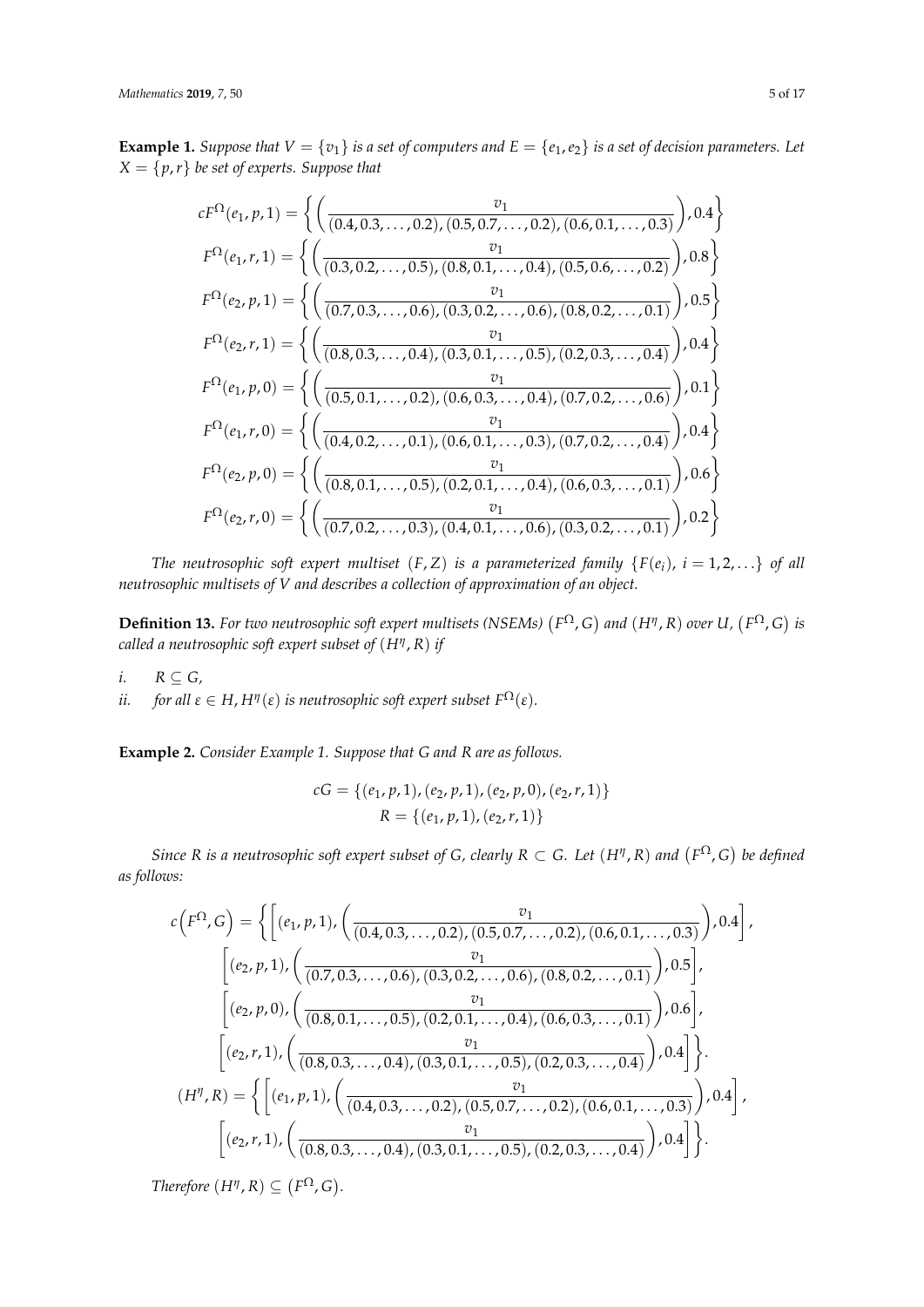**Definition 14.** *Two NSEMs*  $(F^{\Omega}, G)$  *and*  $(G^{\eta}, B)$  *over V* are said to be equal if  $(F^{\Omega}, G)$  is a NSEM subset of  $(H^{\eta}, R)$  *and*  $(H^{\eta}, R)$  *is a NSEM subset of*  $(F^{\Omega}, G)$ *.* 

**Definition 15.** Agree-NSEMs  $(F^{\Omega}, G)$ <sub>1</sub> over V is a NSEM subset of  $(F^{\Omega}, G)$  defined as follows.

$$
(F^{\Omega}, G)_1 = \{F_1(\Delta) : \Delta \in E \times X \times \{1\}\}.
$$
 (11)

**Example 3.** *Consider Example 1. The agree- neutrosophic soft expert multisets*  $(F^{\Omega}, Z)_1$  *over V is* 

$$
c(F^{\Omega}, Z)_1 = \left\{ \left[ (e_1, p, 1), \left( \frac{v_1}{(0.4, 0.3, \dots, 0.2), (0.5, 0.7, \dots, 0.2), (0.6, 0.1, \dots, 0.3)} \right), 0.4 \right], \\ \left[ (e_1, r, 1), \left( \frac{v_1}{(0.3, 0.2, \dots, 0.5), (0.8, 0.1, \dots, 0.4), (0.5, 0.6, \dots, 0.2)} \right), 0.8 \right], \\ \left[ (e_2, p, 1), \left( \frac{v_1}{(0.7, 0.3, \dots, 0.6), (0.3, 0.2, \dots, 0.6), (0.8, 0.2, \dots, 0.1)} \right), 0.5 \right], \\ \left[ (e_2, r, 1), \left( \frac{v_1}{(0.8, 0.3, \dots, 0.4), (0.3, 0.1, \dots, 0.5), (0.2, 0.3, \dots, 0.4)} \right), 0.4 \right] \right\}.
$$

**Definition 16.** A disagree-NSEMs  $(F^{\Omega}, G)_0$  over V is a NSES subset of  $(F^{\Omega}, G)$  is defined as follows:

$$
(F^{\Omega}, A)_0 = \{F_0(\Delta) : \Delta \in E \times X \times \{0\}\}.
$$
\n
$$
(12)
$$

**Example 4.** *Consider Example 1. The disagree- neutrosophic soft expert multisets*  $(F^{\Omega}, Z)_0$  *over V* are

$$
(F^{\Omega}, Z)_0 = \left\{ \left[ (e_1, p, 0), \left( \frac{v_1}{(0.5, 0.1, \dots, 0.2), (0.6, 0.3, \dots, 0.4), (0.7, 0.2, \dots, 0.6)}, 0.1 \right], \left[ (e_1, r, 0), \left( \frac{v_1}{(0.4, 0.2, \dots, 0.1), (0.6, 0.1, \dots, 0.3), (0.7, 0.2, \dots, 0.4)}, 0.4 \right], \left[ (e_2, p, 0), \left( \frac{v_1}{(0.8, 0.1, \dots, 0.5), (0.2, 0.1, \dots, 0.4), (0.6, 0.3, \dots, 0.1)}, 0.6 \right], \left[ (e_2, r, 0), \left( \frac{v_1}{(0.7, 0.2, \dots, 0.3), (0.4, 0.1, \dots, 0.6), (0.3, 0.2, \dots, 0.1)}, 0.2 \right] \right\}.
$$

## **4. Basic Operations on NSEMs**

**Definition 17.** The complement of a neutrosophic soft expert multiset  $(F^{\Omega}, G)$  is denoted by  $(F^{\Omega}, G)^c$  and is *defined by*  $(F^{\Omega}, G)^c = (F^{\Omega(c)}, \neg G)$  where  $F^{u(c)}: \neg G \to \mathcal{N}(V) \times$  is mapping given by

$$
F^{\Omega(c)}(\Delta) = \left\{ D^i_{F(\Delta)^{(c)}} = Y^i_{F(\Delta)}, \ I^i_{F(\Delta)^{(c)}} = \overline{1} - I^i_{F(\Delta)}, \ Y^i_{F(\Delta)^{(c)}} = D^i_{F(\Delta)} \text{ and } \Omega^c(\Delta) = \overline{1} - \Omega(\Delta) \right\}
$$
(13)

*for each*  $\Delta \in E$ .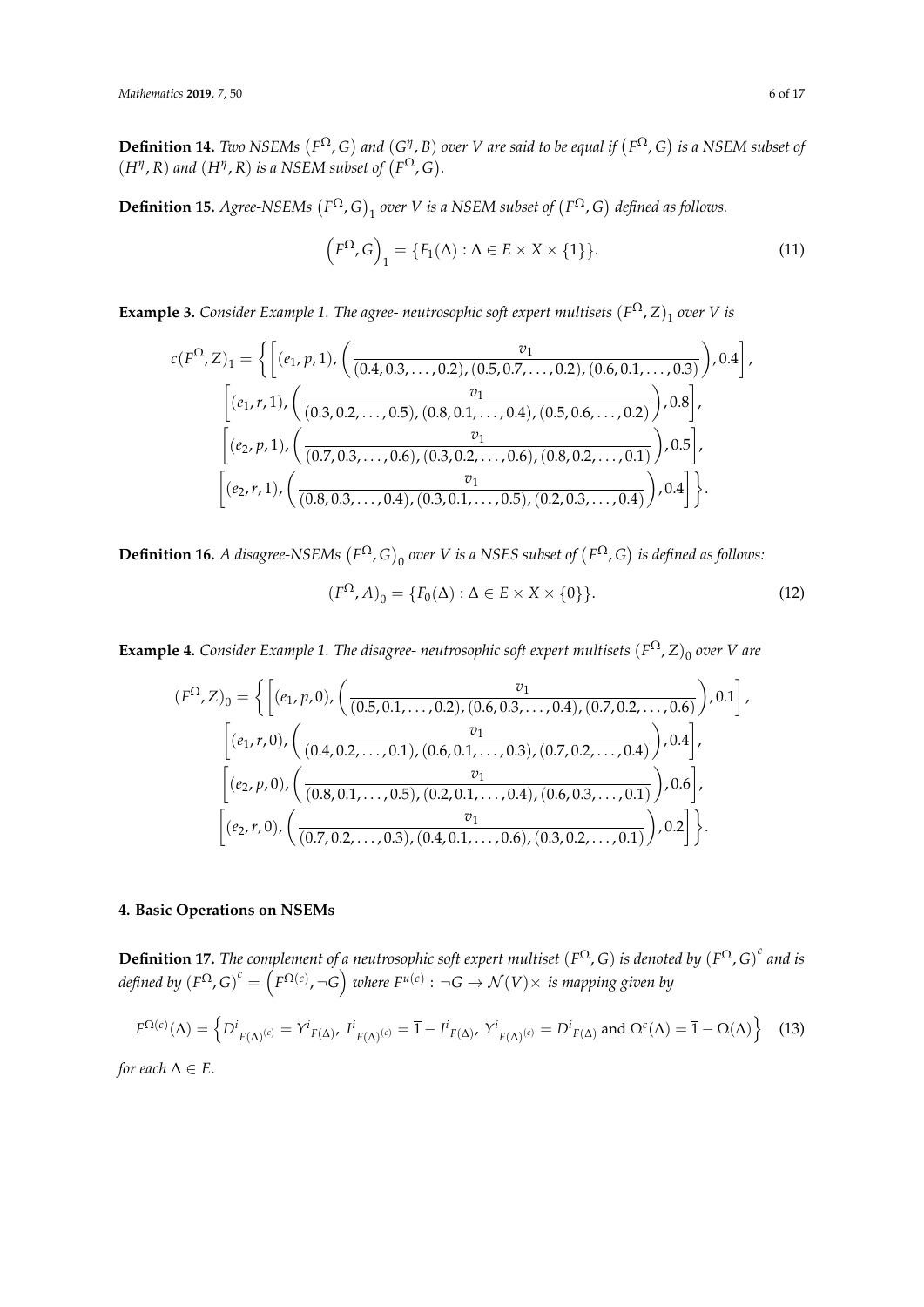**Example 5.** *Consider Example 1. The complement of the neutrosophic soft expert multiset*  $F^{\Omega}$  *denoted by*  $F^{\Omega(c)}$ *is given by as follows:*

$$
c(F^{\Omega(c)}, Z) = \left\{ \left[ (\neg e_1, p, 1), \left( \frac{v_1}{(0.2, 0.7, \dots, 0.4), (0.2, 0.3, \dots, 0.5), (0.3, 0.9, \dots, 0.6)}, 0.6 \right], \left[ \left( \neg e_1, r, 1 \right), \left( \frac{v_1}{(0.5, 0.8, \dots, 0.3), (0.4, 0.9, \dots, 0.8), (0.2, 0.4, \dots, 0.5)}, 0.2 \right], \left[ \left( \neg e_2, p, 1 \right), \left( \frac{v_1}{(0.6, 0.7, \dots, 0.7), (0.6, 0.8, \dots, 0.3), (0.1, 0.8, \dots, 0.8)}, 0.5 \right], \left[ \left( \neg e_2, r, 1 \right), \left( \frac{v_1}{(0.4, 0.7, \dots, 0.8), (0.5, 0.9, \dots, 0.3), (0.4, 0.7, \dots, 0.2)}, 0.6 \right], \left[ \left( \neg e_1, p, 0 \right), \left( \frac{v_1}{(0.2, 0.9, \dots, 0.5), (0.4, 0.7, \dots, 0.6), (0.6, 0.8, \dots, 0.7)}, 0.9 \right], \left[ \left( \neg e_1, r, 0 \right), \left( \frac{v_1}{(0.1, 0.8, \dots, 0.4), (0.3, 0.9, \dots, 0.6), (0.4, 0.8, \dots, 0.7)}, 0.6 \right], \left[ \left( \neg e_2, p, 0 \right), \left( \frac{v_1}{(0.5, 0.9, \dots, 0.8), (0.4, 0.9, \dots, 0.2), (0.1, 0.7, \dots, 0.6)}, 0.4 \right], \left[ \left( \neg e_2, r, 0 \right), \left( \frac{v_1}{(0.3, 0.8, \dots, 0.7), (0.6, 0.9, \dots, 0.4), (0.1, 0.8, \dots, 0.3)} \right), 0.8 \right] \right\}.
$$

**Proposition 1.** *If*  $(F^{\Omega}, G)$  *is a neutrosophic soft expert multiset over V, then* 

- *1.*  $((F^{\Omega}, G)^{c})^{c} = (F^{\Omega}, G)$ 2.  $((F^{\Omega}, G)_{1})^{c} = (F^{\Omega}, G)_{0}$
- 3.  $((F^{\Omega}, G)_{0})^{c} = (F^{\Omega}, G)_{1}$

**Proof.** (1) From Definition 17, we have  $(F^{\Omega}, G)^c = (F^{\Omega(c)}, \neg G)$  where  $F^{\Omega(c)}(\Delta) = D^i_{F(\Delta)^{(c)}} = Y^i_{F(\Delta)^c}$ *I i*  $F^i_{( \Delta )^{(c)}} = \overline{1} - I^i_{F(\Delta )}, \; Y^i_{\overline{F}}$  $F^{(i)}_{F(\Delta)^{(c)}} = D^i_{F(\Delta)}$  and  $\Omega^c(\Delta) = \overline{1} - \Omega(\Delta)$  for each  $\Delta \in E$ . Now  $((F^{\Omega}, G)^c)^c =$  $\left(\left(\overline{F}^{\Omega(c)}\right)^c, G\right)$  where

$$
\begin{array}{rcl}\left(F^{\Omega(c)}\right)^c(\Delta)&=&[D^i_{F(\Delta)^{(c)}}=Y^i_{F(\Delta)} ,\quad I^i_{F(\Delta)^{(c)}}&=&\overline{1}-I^i_{F(\Delta)} ,\qquad Y^i_{F(\Delta)^{(c)}}&=&D^i_{F(\Delta)} ,\qquad \left(\Omega^i\right)^c(\Delta)\\ &=&D^i_{F(\Delta)}=Y^i_{F(\Delta)^{(c)}},\qquad I^i_{F(\Delta)}&=&\overline{1}-I^i_{F(\Delta)^{(c)}},\qquad Y^i_{F(\Delta)}&=&D^i_{F(\Delta)^{(c)}},\qquad \Omega^i(\Delta)\\ &=&\overline{1}-(\overline{1}-I^i_{F(\Delta)})\\ &=&\overline{1}-(\overline{1}-I^i_{F(\Delta)})\\ &=&I^i_{F(\Delta)}\\ \end{array}
$$

Thus  $((F^{\Omega}, G)^c)^c = ((F^{\Omega(c)})^c, G) = (F^{\Omega}, G)$ , for all  $\Delta \in E$ . The Proofs (2) and (3) can proved similarly.  $\Box$ 

**Definition 18.** *The union of two NSEMs*  $(F^{\Omega}, G)$  *and*  $(K^{\rho}, L)$  *over V*, *denoted by*  $(F^{\Omega}, G) \cup (K^{\rho}, L)$  *is a NSEMs*  $(H^{\sigma}, C)$  *where*  $C = G \cup L$  *and*  $\forall e \in C$ ,

$$
(H^{\sigma}, C) = \begin{cases} \max\left(D^{i}_{(F^{\Omega}(e)}(m), D^{i}_{(K^{\rho}(e)}(m))\right) & \text{if } \Delta \in G \cap L \\ \min\left(I^{i}_{(F^{\Omega}(e)}(m), I^{i}_{(K^{\rho}(e)}(m))\right) & \text{if } \Delta \in G \cap L \\ \min\left(Y^{i}_{(F^{\Omega}(e)}(m), Y^{i}_{(K^{\rho}(e)}(m))\right) & \text{if } \Delta \in G \cap L \end{cases}
$$
\n(14)

 $where \space \sigma(m) = max \Big( \Omega_{(e)}(m), \rho_{(e)}(m) \Big).$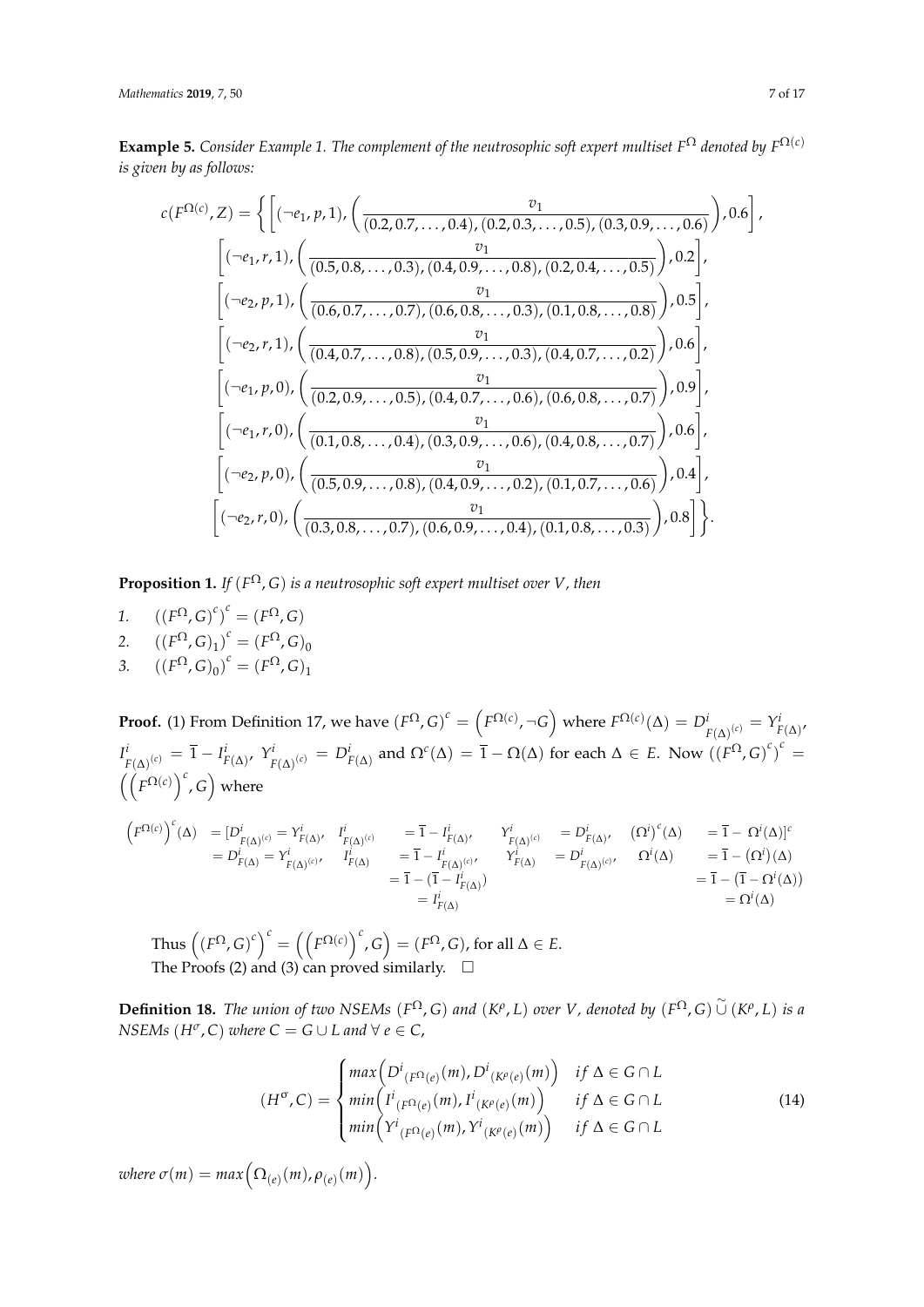**Example 6.** *Suppose that*  $(F^{\Omega}, G)$  *and*  $(K^{\rho}, L)$  *are two NSEMs over V*, *such that* 

$$
c(F^{\Omega}, G) = \left\{ \left[ (e_1, p, 1), \left( \frac{v_1}{(0.7, 0.3, \dots, 0.6), (0.5, 0.2, \dots, 0.4), (0.7, 0.6, \dots, 0.3)} \right), 0.3 \right], \\ \left[ (e_2, q, 1), \left( \frac{v_1}{(0.4, 0.3, \dots, 0.6), (0.8, 0.2, \dots, 0.4), (0.5, 0.1, \dots, 0.7)} \right), 0.6 \right], \\ \left[ (e_3, r, 1), \left( \frac{v_1}{(0.8, 0.2, \dots, 0.3), (0.6, 0.3, \dots, 0.7), (0.4, 0.2, \dots, 0.8)} \right), 0.5 \right] \right\}.
$$

$$
(K^{\rho}, L) = \left\{ \left[ (e_1, p, 1), \left( \frac{v_1}{(0.4, 0.3, \dots, 0.1), (0.7, 0.2, \dots, 0.3), (0.5, 0.4, \dots, 0.7)} \right), 0.6 \right], \\ \left[ (e_3, r, 1), \left( \frac{v_1}{(0.8, 0.3, \dots, 0.2), (0.6, 0.1, \dots, 0.2), (0.3, 0.5, \dots, 0.3)} \right), 0.7 \right] \right\}
$$

 $Then (F^{\Omega}, G) \cup (K^{\rho}, L) = (H^{\sigma}, C)$  *where* 

$$
c(H^{\sigma}, C) = \left\{ \left[ (e_1, p, 1), \left( \frac{v_1}{(0.7, 0.3, \dots, 0.1), (0.7, 0.2, \dots, 0.3), (0.7, 0.4, \dots, 0.3)} \right), 0.6 \right], \\ \left[ (e_2, q, 1), \left( \frac{v_1}{(0.4, 0.3, \dots, 0.6), (0.8, 0.2, \dots, 0.4), (0.5, 0.1, \dots, 0.7)} \right), 0.6 \right], \\ \left[ (e_3, r, 1), \left( \frac{v_1}{(0.8, 0.2, \dots, 0.2), (0.6, 0.1, \dots, 0.2), (0.4, 0.2, \dots, 0.3)} \right), 0.7 \right] \right\}.
$$

**Proposition 2.** *If*  $(F^{\Omega}, G)$ ,  $(K^{\rho}, L)$  *and*  $(H^{\Omega}, C)$  *are three NSEMs over V*, *then* 

1. 
$$
\left((F^{\Omega}, G) \overset{\sim}{\cup} (K^{\rho}, L)\right) \overset{\sim}{\cup} (H^{\sigma}, C) = (F^{\Omega}, G) \overset{\sim}{\cup} \left((K^{\rho}, L) \overset{\sim}{\cup} (H^{\sigma}, C)\right)
$$
  
2. 
$$
(F^{\Omega}, G)(F^{\Omega}, G) \subseteq (F^{\Omega}, G).
$$

**Proof.** (1) We want to prove that

$$
\left(\left(F^{\Omega},G\right)\overset{\sim}{\cup}\left(K^{\rho},L\right)\right)\overset{\sim}{\cup}\left(H^{\sigma},C\right)=\left(F^{\Omega},G\right)\overset{\sim}{\cup}\left(\left(K^{\rho},L\right)\overset{\sim}{\cup}\left(H^{\sigma},C\right)\right)
$$

by using Definition 18, we consider the case when if  $e \in G \cap L$  as other cases are trivial. We will have

$$
\begin{aligned} &\left(F^{\Omega},G\right)\overset{\sim}{\cup}\left(K^{\rho},L\right)\\ &=\Big\{\Big(v/\max\Big(D^{i}{}_{F^{\Omega}(e)}(m),D^{i}{}_{G^{\rho}(e)}(m)\Big),\min\Big(I^{i}{}_{F^{\Omega}(e)}(m),I^{i}{}_{G^{\rho}(e)}(m)\Big),\min\Big(Y^{i}{}_{F^{\Omega}(e)}(m),Y^{i}{}_{G^{\rho}(e)}(m)\Big)\Big),\\ &\max\Big(\Omega_{(e)}(m),\rho_{(e)}(m)\Big),v\in V\Big\} \end{aligned}
$$

Also consider the case when  $e \in H$  as the other cases are trivial. We will have

$$
\begin{split}\n&\left((F^u,A)\ \widetilde{\cup}\ (G^\eta,B)\right)\ \widetilde{\cup}\ (H^\Omega,C) \\
&=\ \left\{\left(v/\max\left(D^i{}_{F^\Omega(e)}(m),D^i{}_{G^\rho(e)}(m)\right),\min\left(I^i{}_{F^\Omega(e)}(m),I^i{}_{G^\rho(e)}(m)\right),\min\left(Y^i{}_{F^\Omega(e)}(m),Y^i{}_{G^\rho(e)}(m)\right)\right),\right. \\
&\left(v/D^i{}_{H^\Omega(e)}(m),I^i{}_{H^\Omega(e)}(m),Y^i{}_{H^\Omega(e)}(m)\right),\max\left(u_{(e)}(m),\eta_{(e)}(m),\Omega(m)\right),v\in V\right\} \\
&=\ \left\{\begin{array}{c} \left(v/D^i{}_{F^\Omega(e)}(m),I^i{}_{F^\Omega(e)}(m),I^i{}_{F^\Omega(e)}(m),Y^i{}_{F^\Omega(e)}(m)\right),\\ \left(v/\max\left(D^i{}_{G^u(e)}(m),D^i{}_{H^\eta(e)}(m)\right),\min\left(I^i{}_{G^u(e)}(m),I^i(m)\right),\min\left(Y^i{}_{G^u(e)}(m),Y^i(m)\right)\right)\\ \max\left(\Omega_{(e)}(m),\rho_{(e)}(m),\sigma(m)\right),v\in V\right\} \\
&=\ (F^\Omega,G)\ \widetilde{\cup}\ \left((K^\rho,L)\ \widetilde{\cup}\ (H^\sigma,C)\right).\n\end{array}\n\right\}\n\end{split}
$$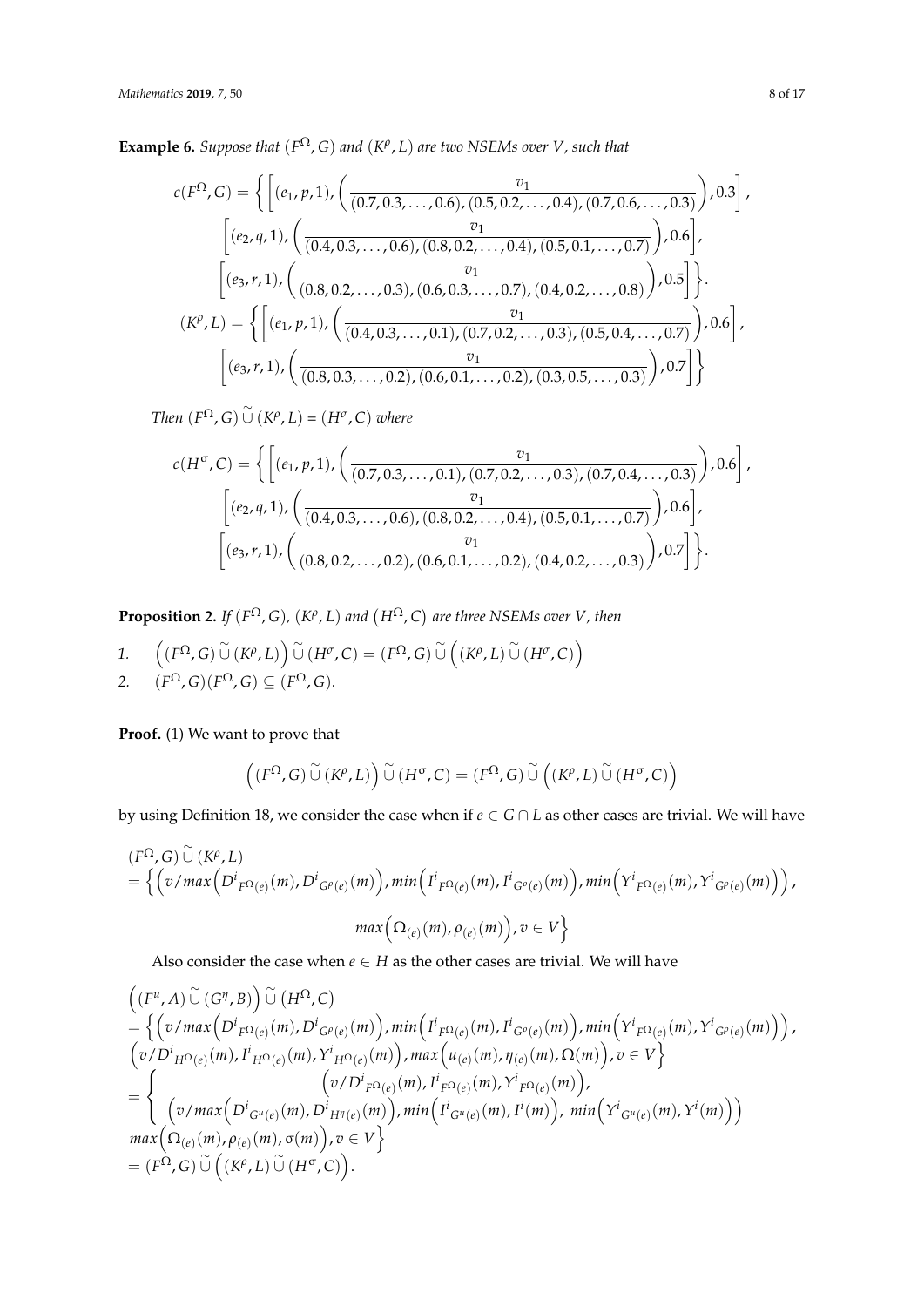(2) The proof is straightforward.  $\square$ 

**Definition 19.** The intersection of two NSEMs ( $F^{\Omega}$ , G) and ( $K^{\rho}$ , L) over *V*, denoted by ( $F^{\Omega}$ , G)  $\stackrel{\sim}{\cap}$  ( $K^{\rho}$ , L) =  $(P^{\delta}, C)$  where  $C = G \cap L$  and  $\forall e \in C$ ,

$$
\left(P^{\delta}, C\right) = \begin{cases} \min\left(D^{i}_{(F^{\Omega}(e)}(m), D^{i}_{(K^{\rho}(e)}(m))\right) & \text{if } e \in G \cap L \\ \max\left(I^{i}_{(F^{\Omega}(e)}(m), I^{i}_{(K^{\rho}(e)}(m))\right) & \text{if } e \in G \cap L \\ \max\left(Y^{i}_{(F^{\Omega}(e)}(m), Y^{i}_{(K^{\rho}(e)}(m))\right) & \text{if } e \in G \cap L \end{cases} \tag{15}
$$

 $where \ \delta(m) = min\Big(\Omega_{(e)}(m), \rho_{(e)}(m)\Big).$ 

**Example 7.** *Suppose that*  $(F^{\Omega}, G)$  *and*  $(K^{\rho}, L)$  *are two NSEMs over V*, *such that* 

$$
c(F^{\Omega}, G) = \left\{ \left[ (e_3, r, 1), \left( \frac{v_1}{(0.8, 0.3, \dots, 0.2), (0.6, 0.1, \dots, 0.2), (0.3, 0.5, \dots, 0.3)} \right), 0.4 \right], \\ \left[ (e_1, q, 1), \left( \frac{v_1}{(0.8, 0.2, \dots, 0.2), (0.7, 0.3, \dots, 0.2), (0.4, 0.2, \dots, 0.3)} \right), 0.7 \right], \\ \left[ (e_3, q, 0), \left( \frac{v_1}{(0.4, 0.3, \dots, 0.6), (0.8, 0.2, \dots, 0.4), (0.5, 0.1, \dots, 0.7)} \right), 0.6 \right] \right\}.
$$

$$
(K^{\rho}, L) = \left\{ \left[ (e_1, p, 1), \left( \frac{v_1}{(0.7, 0.3, \dots, 0.1), (0.7, 0.2, \dots, 0.3), (0.7, 0.4, \dots, 0.3)} \right), 0.3 \right], \\ \left[ (e_3, r, 1), \left( \frac{v_1}{(0.4, 0.7, \dots, 0.8), (0.5, 0.9, \dots, 0.3), (0.4, 0.7, \dots, 0.2)} \right), 0.8 \right] \right\}
$$

*Then*  $(F^{\Omega}, G) \cap (K^{\rho}, L) = (P^{\delta}, C)$  where

$$
(P^{\delta}, C) = \left\{ \left[ (e_3, r, 1), \left( \frac{v_1}{(0.4, 0.3, \ldots, 0.2), (0.6, 0.9, \ldots, 0.3), (0.4, 0.7, \ldots, 0.3)} \right), 0.4 \right] \right\}.
$$

**Proposition 3.** *If*  $(F^{\Omega}, G)$ ,  $(K^{\rho}, L)$  and  $(H^{\Omega}, C)$  are three NSEMs over V, then

1. 
$$
\left((F^{\Omega}, G) \stackrel{\sim}{\cap} (K^{\rho}, L)\right) \stackrel{\sim}{\cap} (H^{\sigma}, C) = (F^{\Omega}, G) \stackrel{\sim}{\cap} \left((K^{\rho}, L) \stackrel{\sim}{\cap} (H^{\sigma}, C)\right)
$$
  
2. 
$$
(F^{\Omega}, G) \stackrel{\sim}{\cap} (F^{\Omega}, G) \subseteq (F^{\Omega}, G).
$$

**Proof.** (1) We want to prove that

$$
\left((F^{\Omega}, G) \overset{\sim}{\cap} (K^{\rho}, L)\right) \overset{\sim}{\cap} (H^{\sigma}, C) = (F^{\Omega}, G) \overset{\sim}{\cap} \left((K^{\rho}, L) \overset{\sim}{\cap} (H^{\sigma}, C)\right)
$$

by using Definition 19, we consider the case when if *e* ∈ *G* ∩ *L* as other cases are trivial. We will have

$$
\begin{aligned} (F^{\Omega}, G) \overset{\sim}{\cap} (K^{\rho}, L) \\ &= \left\{ \left( v / \min \left( D^{i}{}_{F^{\Omega}(e)}(m), D^{i}{}_{G^{\rho}(e)}(m) \right), \max \left( I^{i}{}_{F^{\Omega}(e)}(m), I^{i}{}_{G^{\rho}(e)}(m) \right), \max \left( Y^{i}{}_{F^{\Omega}(e)}(m), Y^{i}{}_{G^{\rho}(e)}(m) \right) \right), \right. \\ &\left. \min \left( \Omega_{(e)}(m), \rho_{(e)}(m) \right), v \in V \right\} \end{aligned}
$$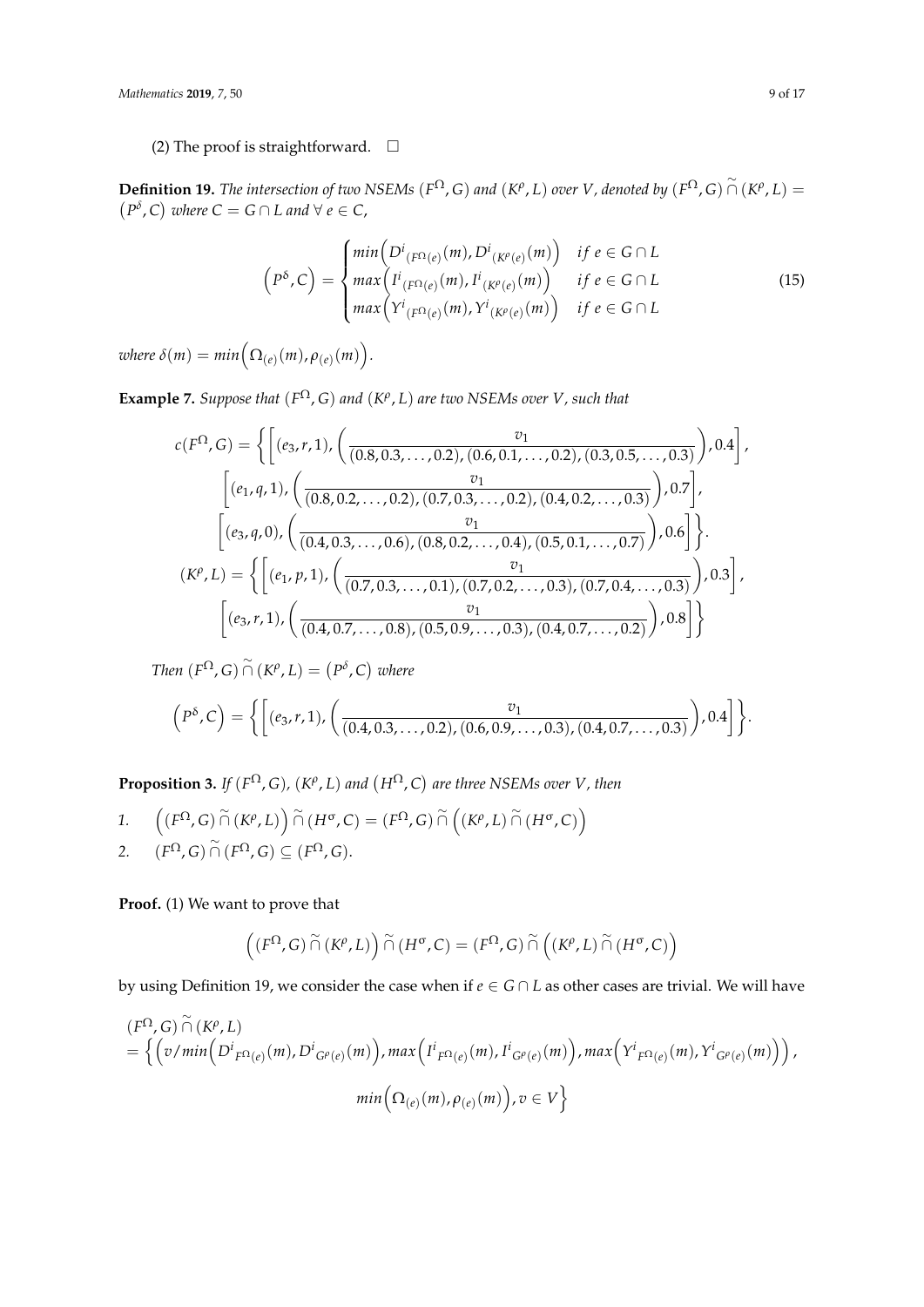Also consider the case when ∆ ∈ *H* as the other cases are trivial. We will have

$$
\begin{split}\n&\left((F^u,A)\cap (G^\eta,B)\right)\cap (H^\Omega,C) \\
&=\left\{\left(v/\max\left(D^i_{F^\Omega(e)}(m),D^i_{G^\rho(e)}(m)\right),\min\left(I^i_{F^\Omega(e)}(m),I^i_{G^\rho(e)}(m)\right),\min\left(Y^i_{F^\Omega(e)}(m),Y^i_{G^\rho(e)}(m)\right)\right), \\
&(v/D^i_{H^\Omega(e)}(m),I^i_{H^\Omega(e)}(m),Y^i_{H^\Omega(e)}(m)\right),\min\left(u_{(e)}(m),\eta_{(e)}(m),\Omega(m)\right),v\in V\right\} \\
&=\left\{\n\quad\n\begin{array}{c}\n(v/\min\left(D^i_{G^u(e)}(m),D^i_{H^{\eta}(e)}(m)\right),\min\left(I^i_{G^u(e)}(m),Y^i_{F^\Omega(e)}(m)\right), \\
(v/\min\left(D^i_{G^u(e)}(m),D^i_{H^{\eta}(e)}(m)\right),\max\left(I^i_{G^u(e)}(m),I^i(m)\right),\max\left(Y^i_{G^u(e)}(m),Y^i(m)\right)\right)\n\end{array}\n\right) \\
&\min\left(\Omega_{(e)}(m),\rho_{(e)}(m),\sigma(m)\right),v\in V\right\} \\
&=\left(F^\Omega,G)\cap\left((K^\rho,L)\cap(H^\sigma,C)\right).\n\end{split}
$$

(2) The proof is straightforward.  $\square$ 

**Proposition 4.** *If*  $(F^{\Omega}, G)$ ,  $(K^{\rho}, L)$  *and*  $(H^{\Omega}, C)$  *are three NSEMs over V. Then* 

1. 
$$
\left((F^{\Omega}, G) \overset{\sim}{\cup} (K^{\rho}, L)\right) \overset{\sim}{\cap} (H^{\sigma}, C) = \left((F^{\Omega}, G) \overset{\sim}{\cap} (H^{\sigma}, C)\right) \overset{\sim}{\cup} \left((K^{\rho}, L) \overset{\sim}{\cap} (H^{\sigma}, C)\right).
$$
\n2. 
$$
\left((F^{\Omega}, G) \overset{\sim}{\cap} (K^{\rho}, L)\right) \overset{\sim}{\cup} (H^{\sigma}, C) = \left((F^{\Omega}, G) \overset{\sim}{\cup} (H^{\sigma}, C)\right) \overset{\sim}{\cap} \left((K^{\rho}, L) \overset{\sim}{\cup} (H^{\sigma}, C)\right).
$$

**Proof.** The proofs can be easily obtained from Definitions 18 and 19.  $\Box$ 

# **5. AND and OR Operations**

**Definition 20.** Let  $(F^{\Omega}, G)$  and  $(K^{\rho}, L)$  be any two NSEMs over *V*, then  $(F^{\Omega}, G)AND(K^{\rho}, L)$ " denoted  $(F^{\Omega}, G) \wedge (K^{\rho}, L)$  *is defined by* 

$$
(F^{\Omega}, G) \wedge (K^{\rho}, L) = (H^{\sigma}, G \times L)
$$
\n(16)

where  $(H^{\sigma}, G \times L) = H^{\sigma}(\alpha, \beta)$  such that  $H^{\sigma}(\alpha, \beta) = F^{\Omega}(\alpha) \cap K^{\rho}(\beta)$  for all  $(\alpha, \beta) \in G \times L$  where  $\cap$ *represent the basic intersection.*

**Example 8.** *Suppose that*  $(F^{\Omega}, G)$  *and*  $(K^{\rho}, L)$  *are two NSEMs over V*, *such that* 

$$
c(F^{\Omega}, G) = \left\{ \left[ (e_1, p, 1), \left( \frac{v_1}{(0.2, 0.3, \dots, 0.6), (0.2, 0.1, \dots, 0.8), (0.3, 0.2, \dots, 0.6)} \right), 0.1 \right], \\ \left[ (e_2, r, 0), \left( \frac{v_1}{(0.5, 0.3, \dots, 0.4), (0.6, 0.5, \dots, 0.4), (0.2, 0.4, \dots, 0.3)}, 0.5 \right] \right\}.
$$

$$
(K^{\rho}, L) = \left\{ \left[ (e_1, p, 1), \left( \frac{v_1}{(0.3, 0.2, \dots, 0.1), (0.5, 0.2, \dots, 0.3), (0.8, 0.3, \dots, 0.4)}, 0.2 \right], \\ \left[ (e_2, q, 0), \left( \frac{v_1}{(0.6, 0.4, \dots, 0.7), (0.3, 0.4, \dots, 0.2), (0.6, 0.1, \dots, 0.5)}, 0.6 \right] \right\}.
$$

*Then*  $(F^{\Omega}, G) \wedge (K^{\rho}, L) = (H^{\sigma}, G \times L)$  *where* 

$$
c(H^{\sigma}, G \times L) = \left\{ \left[ (e_1, p, 1), (e_1, p, 1) \left( \frac{v_1}{(0.2, 0.2, \dots, 0.1), (0.5, 0.2, \dots, 0.8), (0.8, 0.3, \dots, 0.6)} \right), 0.1 \right], \\ \left[ (e_1, p, 1), (e_2, q, 0), \left( \frac{v_1}{(0.2, 0.3, \dots, 0.6), (0.3, 0.4, \dots, 0.8), (0.6, 0.2, \dots, 0.6)} \right), 0.1 \right], \\ \left[ (e_2, r, 0), (e_1, p, 1), \left( \frac{v_1}{(0.3, 0.2, \dots, 0.1), (0.6, 0.5, \dots, 0.4), (0.8, 0.4, \dots, 0.4)} \right), 0.2 \right], \\ \left[ (e_2, r, 0), (e_2, q, 0), \left( \frac{v_1}{(0.5, 0.3, \dots, 0.4), (0.6, 0.5, \dots, 0.4), (0.6, 0.4, \dots, 0.5)} \right), 0.5 \right] \right\}.
$$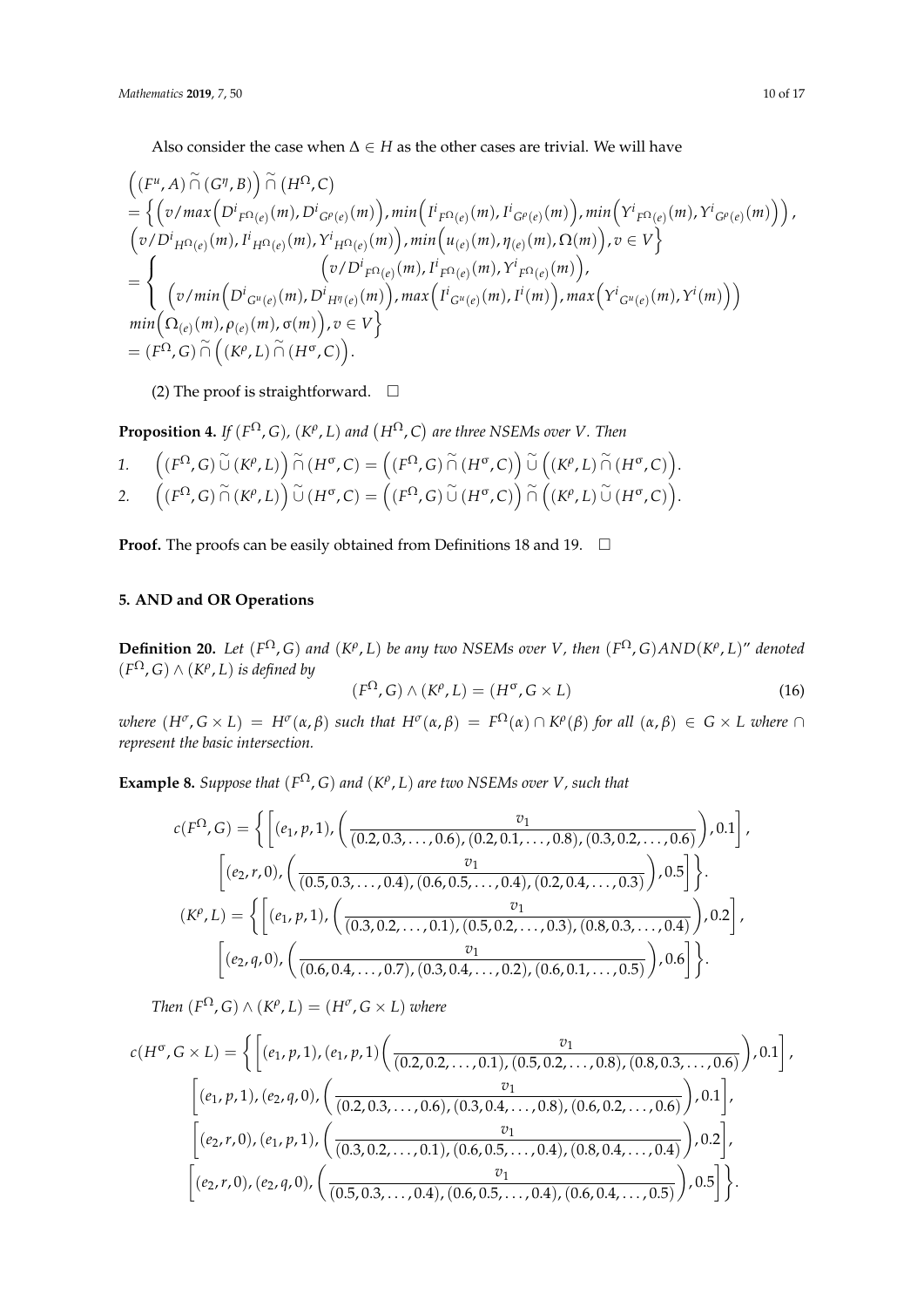**Definition 21.** Let  $(F^{\Omega}, G)$  and  $(K^{\rho}, L)$  be any two NSEMs over V, then  $(F^{\Omega}, G)OR(K^{\rho}, L)$ " denoted  $(F^{\Omega}, G) \vee (K^{\rho}, L)$  *is defined by* 

$$
(F^{\Omega}, G) \vee (K^{\rho}, L) = (H^{\sigma}, G \times L)
$$
\n(17)

where  $(H^{\sigma}, G \times L) = H^{\sigma}(\alpha, \beta)$  such that  $H^{\sigma}(\alpha, \beta) = F^{\Omega}(\alpha) \cup K^{\rho}(\beta)$  for all  $(\alpha, \beta) \in G \times L$  where  $\cup$ *represent the basic union.*

**Example 9.** *Suppose that*  $(F^{\Omega}, G)$  *and*  $(K^{\rho}, L)$  *are two NSEMs over V*, *such that* 

$$
c(F^{\Omega}, G) = \left\{ \left[ (e_1, p, 1), \left( \frac{v_1}{(0.2, 0.3, \dots, 0.6), (0.2, 0.1, \dots, 0.8), (0.3, 0.2, \dots, 0.6)} \right), 0.1 \right], \\ \left[ (e_2, r, 0), \left( \frac{v_1}{(0.5, 0.3, \dots, 0.4), (0.6, 0.5, \dots, 0.4), (0.2, 0.4, \dots, 0.3)} \right), 0.5 \right] \right\}.
$$

$$
(K^{\rho}, L) = \left\{ \left[ (e_1, p, 1), \left( \frac{v_1}{(0.3, 0.2, \dots, 0.1), (0.5, 0.2, \dots, 0.3), (0.8, 0.3, \dots, 0.4)} \right), 0.2 \right], \\ \left[ (e_2, q, 0), \left( \frac{v_1}{(0.6, 0.4, \dots, 0.7), (0.3, 0.4, \dots, 0.2), (0.6, 0.1, \dots, 0.5)} \right), 0.6 \right] \right\}.
$$

*Then*  $(F^{\Omega}, G) \vee (K^{\rho}, L) = (H^{\sigma}, G \times L)$  *where* 

$$
c(H^{\sigma}, G \times L) = \left\{ \left[ (e_1, p, 1), (e_1, p, 1) \left( \frac{v_1}{(0.3, 0.3, \dots, 0.6), (0.2, 0.1, \dots, 0.3), (0.3, 0.2, \dots, 0.4)} \right), 0.2 \right], \\ \left[ (e_1, p, 1), (e_2, q, 0), \left( \frac{v_1}{(0.6, 0.4, \dots, 0.7), (0.2, 0.1, \dots, 0.2), (0.3, 0.1, \dots, 0.5)} \right), 0.6 \right], \\ \left[ (e_2, r, 0), (e_1, p, 1), \left( \frac{v_1}{(0.5, 0.3, \dots, 0.4), (0.5, 0.2, \dots, 0.3), (0.2, 0.3, \dots, 0.3)} \right), 0.2 \right], \\ \left[ (e_2, r, 0), (e_2, q, 0), \left( \frac{v_1}{(0.6, 0.4, \dots, 0.7), (0.3, 0.4, \dots, 0.2), (0.2, 0.1, \dots, 0.3)} \right), 0.6 \right] \right\}.
$$

**Proposition 5.** Let  $(F^{\Omega}, G)$  and  $(K^{\rho}, L)$  be NSEMs over V. Then

*1.*  $((F^{\Omega}, G) \wedge (K^{\rho}, L))^c = (F^{\mu}, A)^c \vee (G^{\eta}, B)^c$ 2.  $((F^{\Omega}, G) \vee (K^{\rho}, L))^c = (F^{\mu}, A)^c \wedge (G^{\eta}, B)^c$ 

**Proof.** (1) Suppose that  $(F^{\Omega}, G)$  and  $(K^{\rho}, L)$  be NSEMs over *V* defined as:

$$
(F^{\Omega}, G) \wedge (K^{\rho}, L) = (F^{\Omega}(\alpha) \wedge K^{\rho}(\beta))^c
$$
  
\n
$$
= (F^{\Omega}(\alpha) \cap K^{\rho}(\beta))^c
$$
  
\n
$$
= (F^{\Omega}(\alpha) \cap K^{\rho}(\beta))^c
$$
  
\n
$$
= (F^{\Omega(c)}(\alpha) \cup K^{\rho(c)}(\beta))
$$
  
\n
$$
= (F^{\Omega(c)}(\alpha) \vee K^{\rho(c)}(\beta))
$$
  
\n
$$
= (F^{\mu}, A)^c \vee (G^{\eta}, B)^c
$$

(2) The proofs can be easily obtained from Definitions 20 and 21.  $\Box$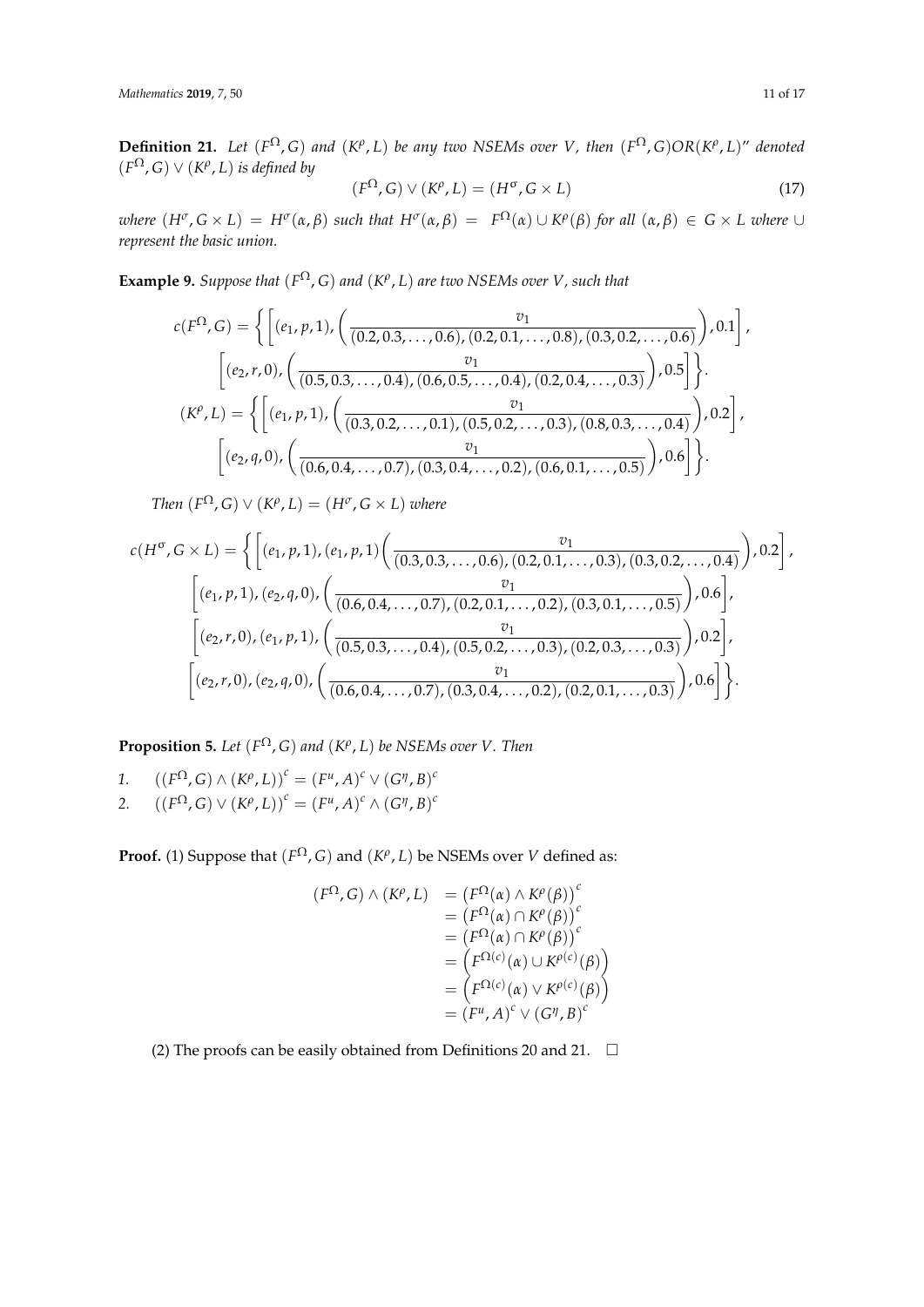## **6. NSEMs-Aggregation Operator**

In this section, we define a NSEMs-aggregation operator of NSEMs to construct a decision method by which approximate functions of a soft expert set are combined to produce a neutrosophic set that can be used to evaluate each alternative.

**Definition 22.** Let  $\Gamma_G \in NSEMs$ . Then NSEMs-aggregation operator of  $\Gamma_G$ , denoted by  $\Gamma_G^{agg}$ *G* , *is defined by*

$$
\Gamma_G^{agg} = \left\{ \left( \langle v, \left( D^i \right)_{G}^{agg}(v), \left( I^i \right)_{G}^{agg}(v), \left( Y^i \right)_{G}^{agg}(v) \rangle \right) : v \in V \right\},\
$$

*which are NSEMs over V*,

$$
\left(D^{i}\right)_{G}^{agg}: V \to [0,1] \quad \left(D^{i}\right)_{G}^{agg}(v) = \begin{pmatrix} \frac{1}{|V|} & \sum_{e \in E} D^{i}_{G}(v) \\ v \in V \end{pmatrix}.\Omega,
$$
\n
$$
\left(Y^{i}\right)_{G}^{agg}: V \to [0,1] \quad \left(Y^{i}\right)_{G}^{agg}(v) = \begin{pmatrix} \frac{1}{|V|} & \sum_{e \in E} Y^{i}_{G}(v) \\ v \in V \end{pmatrix}.\Omega,
$$
\n
$$
\left(I^{i}\right)_{G}^{agg}: V \to [0,1] \quad \left(I^{i}\right)_{G}^{agg}(v) = \begin{pmatrix} \frac{1}{|V|} & \sum_{e \in E} I^{i}_{G}(v) \\ v \in V \end{pmatrix}.\Omega
$$
\n
$$
\left(I^{i}\right)_{G}^{agg}: V \to [0,1] \quad \left(I^{i}\right)_{G}^{agg}(v) = \begin{pmatrix} \frac{1}{|V|} & \sum_{e \in E} I^{i}_{G}(v) \\ v \in V \end{pmatrix}.\Omega
$$
\n
$$
(18)
$$

*where* |*V*| *is the cardinality of V and* Ω*<sup>i</sup> is defined below*

$$
\Omega = \frac{1}{n} \sum_{i=1}^{n} \Omega(e_i). \qquad (e_i, i = 1, 2, 3, ..., n)
$$
 (19)

**Definition 23.** *Let*  $\Gamma_G \in \text{NSEMs}$ ,  $\Gamma_G^{agg}$ *G be NSEMs. Then a reduced fuzzy set of* Γ *agg G is a fuzzy set over is denoted by*

$$
\Gamma_G^{agg} = \left\{ \frac{\lambda \Gamma_G^{agg}(v)}{v} : v \in V \right\},\tag{20}
$$

*where λ*Γ *agg*  $\int_G^{agg}(v) : V \to [0,1]$  and  $v_i =$  $(D^i)_{G_i}^{agg} - (Y^i)_{G_i}^{agg} - (I^i)_{G_i}^{agg}$   .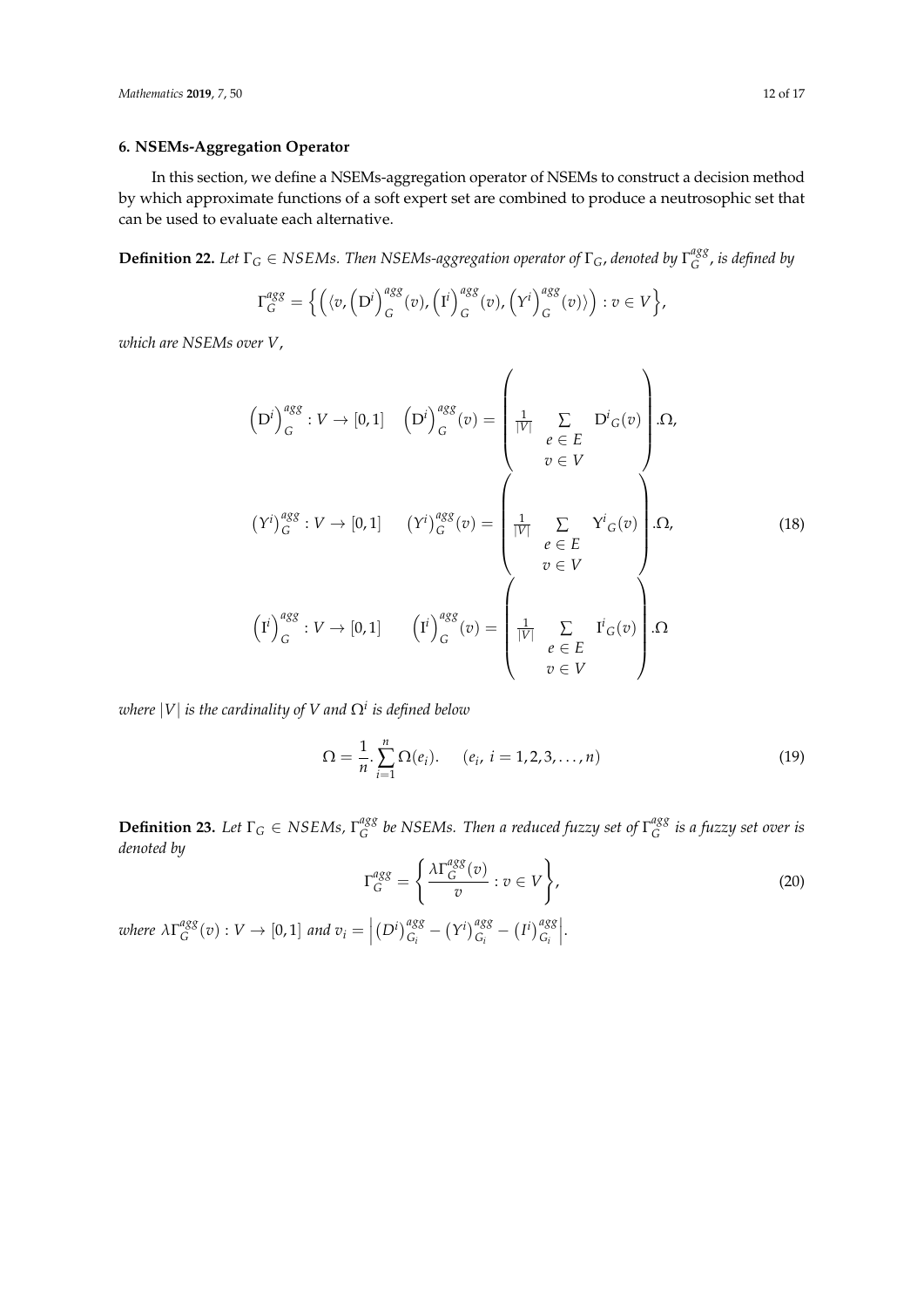## **7. An Application of NSEMs**

In this section, we present an application of NSEMs theory in a decision-making problem. Based on Definitions 22 and 23, we construct an algorithm for the NSEMs decision-making method as follows:

**Step 1**-Choose a feasible subset of the set of parameters.

**Step 2**-Construct the NSEMs for each opinion (agree, disagree) of expert.

**Step 3**-Compute the aggregation NSEMS  $\Gamma_G^{agg}$  $G_G^{\text{avg}}$  of  $\Gamma_G$  and the reduced fuzzy set  $(D^i)^{agg}$  $\binom{agg}{G_i}$ ,  $\left(\mathbf{Y}^i\right)_{G_i}^{agg}$ agg<sub>*,*</sub>  $(I^i)_{G_i}^{agg}$  $\int_{G_i}^{ugg}$  of  $\Gamma_G^{agg}$ *G*

**Step 4**-Score  $(v_i) = (\max - \textit{agree}(v_i)) - (\min - \textit{disagree}(v_i))$ 

**Step 5**-Choose the element of  $v_i$  that has maximum membership. This will be the optimal solution.

**Example 10.** *In the architectural design process, let us assume that the design outputs used in the design of moving structures are taken by a few experts at certain time intervals. So, let us take the samples at three different timings in a day (in 08:30, 14:30 and 20:30) The design of moving structures consists of the architectural design, the design of the mechanism and the design of the surface covering membrane. Architectural design will be evaluated from these designs.,*  $V = \{v_1, v_2, v_3\}$ . *Suppose there are three parameters*  $E = \{e_1, e_2, e_3\}$  *where the parameters*  $e_i$  ( $i = 1, 2, 3$ ) *stand for "time", "temperature" and "spatial needs" respectively. Let*  $X = \{p, q\}$  *be a set of experts. After a serious discussion, the experts construct the following NSEMs.*

**Step 1**-Choose a feasible subset of the set of parameters:



**Step 2**-Construct the neutrosophic soft expert tables for each opinion (agree, disagree) of expert.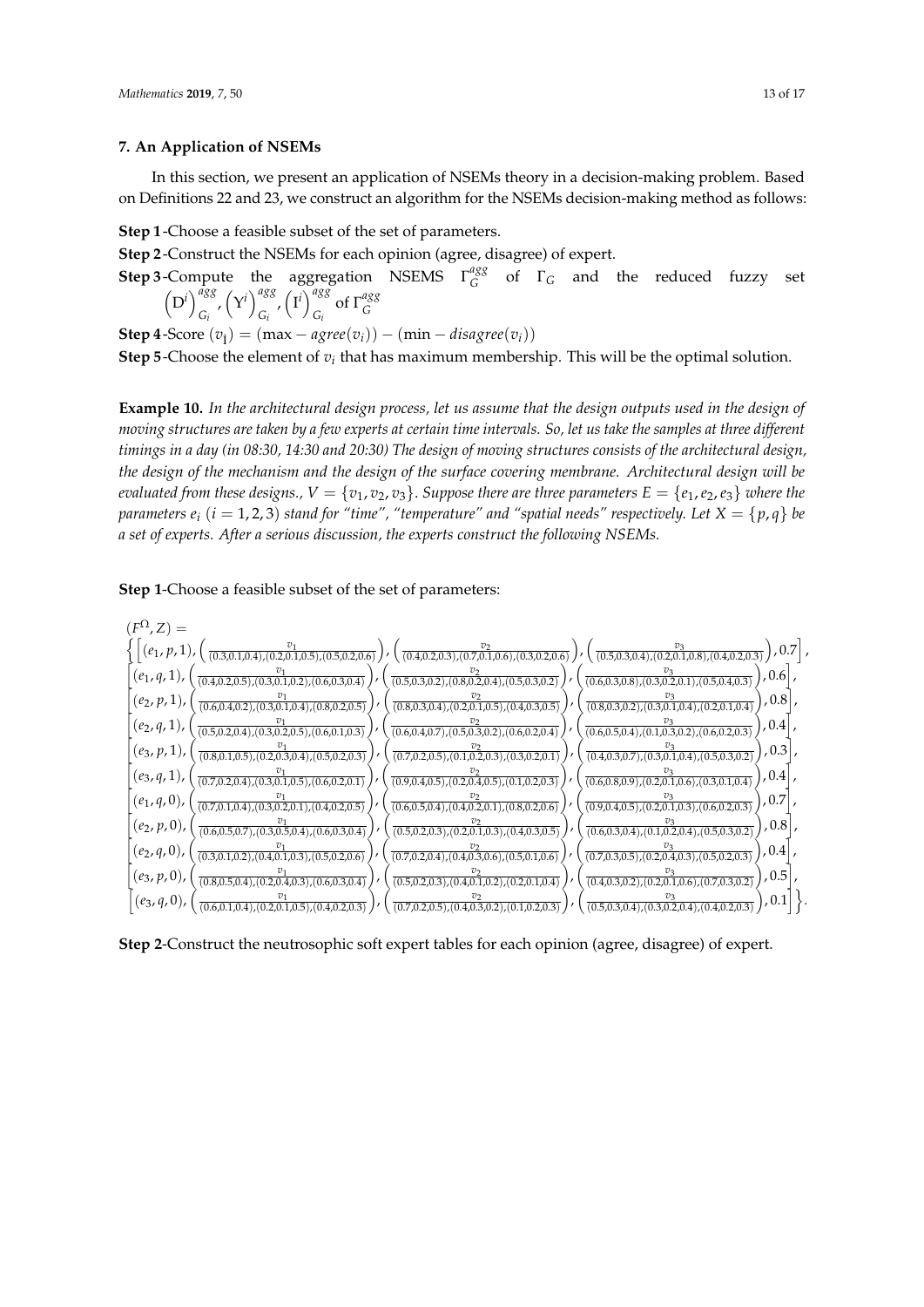**Step 3**-Now calculate the score of agree (*vi*) by using the data in Table [1](#page-13-0) to obtain values in Table [2.](#page-14-0)

$$
(D^1)^{asg}_{G_1} = \left(\frac{D^1_{G_1} + D^1_{G_2} + D^1_{G_3}}{3}\right) \cdot \left(\frac{(D_1 + D_2 + D_3)}{3}\right)
$$
  
\n
$$
= (0.34)
$$
  
\n
$$
(D^2)^{asg}_{G_1} = \left(\frac{D^2_{G_1} + D^2_{G_2} + D^2_{G_3}}{3}\right) \cdot \left(\frac{(D_1 + D_2 + D_3)}{3}\right)
$$
  
\n
$$
= 0.12
$$
  
\n
$$
(D^3)^{asg}_{G_1} = \left(\frac{D^2_{G_1} + D^2_{G_2} + D^2_{G_3}}{3}\right) \cdot \left(\frac{(D_1 + D_2 + D_3)}{3}\right)
$$
  
\n
$$
= 0.12
$$
  
\n
$$
(D^3)^{asg}_{G_1} = \left(\frac{D^2_{G_1} + D^2_{G_2} + D^2_{G_3}}{3}\right) \cdot \left(\frac{(D_1 + D_2 + D_3)}{3}\right)
$$
  
\n
$$
= 0.2267
$$
  
\n
$$
(I^1)^{asg}_{G_1} = \left(\frac{(D_1 + D_2 + D_3)}{3}\right) \cdot \left(\frac{(D_1 + D_2 + D_3)}{3}\right)
$$
  
\n
$$
= 0.24 + 0.2 + 0.2 = 0.2267
$$
  
\n
$$
(I^2)^{asg}_{G_1} = \left(\frac{I^1_{G_1} + I^2_{G_2} + I^2_{G_3}}{3}\right) \cdot \left(\frac{(D_1 + D_2 + D_3)}{3}\right)
$$
  
\n
$$
= \left(\frac{(D_2 + D_3 + D_3)}{2}\right) \cdot \left(\frac{(D_1 + D_2 + D_3)}{3}\right)
$$
  
\n
$$
= \left(\frac{(D_3 + D_3 + D_3)}{2}\right) \cdot \left(\frac{(D_1 + D_2 + D_3)}{3}\right)
$$
  
\n
$$
= \left(\frac{(D_3 + D_3 + D_3)}{3}\right) \cdot \left(\frac{(D_1 + D_2 + D_3)}{
$$

**Table 1.** Agree-neutrosophic soft expert multiset.

<span id="page-13-0"></span>

|            | $v_1$                                                               | $v_2$                                                               | $v_{3}$                                                             |     |
|------------|---------------------------------------------------------------------|---------------------------------------------------------------------|---------------------------------------------------------------------|-----|
| $(e_1, p)$ | $\langle (0.3, 0.1, 0.4), (0.2, 0.1, 0.5), (0.5, 0.2, 0.6) \rangle$ | $\langle (0.4, 0.2, 0.3), (0.7, 0.1, 0.6), (0.3, 0.2, 0.6) \rangle$ | $\langle (0.5, 0.3, 0.4), (0.2, 0.1, 0.8), (0.4, 0.2, 0.3) \rangle$ | 0.7 |
| $(e_2, p)$ | $\langle (0.6, 0.4, 0.2), (0.3, 0.1, 0.4), (0.8, 0.2, 0.5) \rangle$ | $\langle (0.8, 0.3, 0.4), (0.2, 0.1, 0.5), (0.4, 0.3, 0.5) \rangle$ | $\langle (0.8, 0.3, 0.2), (0.3, 0.1, 0.4), (0.2, 0.1, 0.4) \rangle$ | 0.8 |
| $(e_3, p)$ | $\langle (0.8, 0.1, 0.5), (0.2, 0.3, 0.4), (0.5, 0.2, 0.3) \rangle$ | $\langle (0.7, 0.2, 0.5), (0.1, 0.2, 0.3), (0.3, 0.2, 0.1) \rangle$ | $\langle (0.4, 0.3, 0.7), (0.3, 0.1, 0.4), (0.5, 0.3, 0.2) \rangle$ | 0.3 |
| $(e_1, q)$ | $\langle (0.4, 0.2, 0.5), (0.3, 0.1, 0.2), (0.6, 0.3, 0.4) \rangle$ | $\langle (0.5, 0.3, 0.2), (0.8, 0.2, 0.4), (0.5, 0.3, 0.2) \rangle$ | $\langle (0.6, 0.3, 0.8), (0.3, 0.2, 0.1), (0.5, 0.4, 0.3) \rangle$ | 0.6 |
| $(e_2, q)$ | $\langle (0.5, 0.2, 0.4), (0.3, 0.2, 0.5), (0.6, 0.1, 0.3) \rangle$ | $\langle (0.6, 0.4, 0.7), (0.5, 0.3, 0.2), (0.6, 0.2, 0.4) \rangle$ | $\langle (0.6, 0.5, 0.4), (0.1, 0.3, 0.2), (0.6, 0.2, 0.3) \rangle$ | 0.4 |
| $(e_3, q)$ | $\langle (0.7, 0.2, 0.4), (0.3, 0.1, 0.5), (0.6, 0.2, 0.1) \rangle$ | $\langle (0.9, 0.4, 0.5), (0.2, 0.4, 0.5), (0.1, 0.2, 0.3) \rangle$ | $\langle (0.6, 0.8, 0.9), (0.2, 0.1, 0.6), (0.3, 0.1, 0.4) \rangle$ | 0.4 |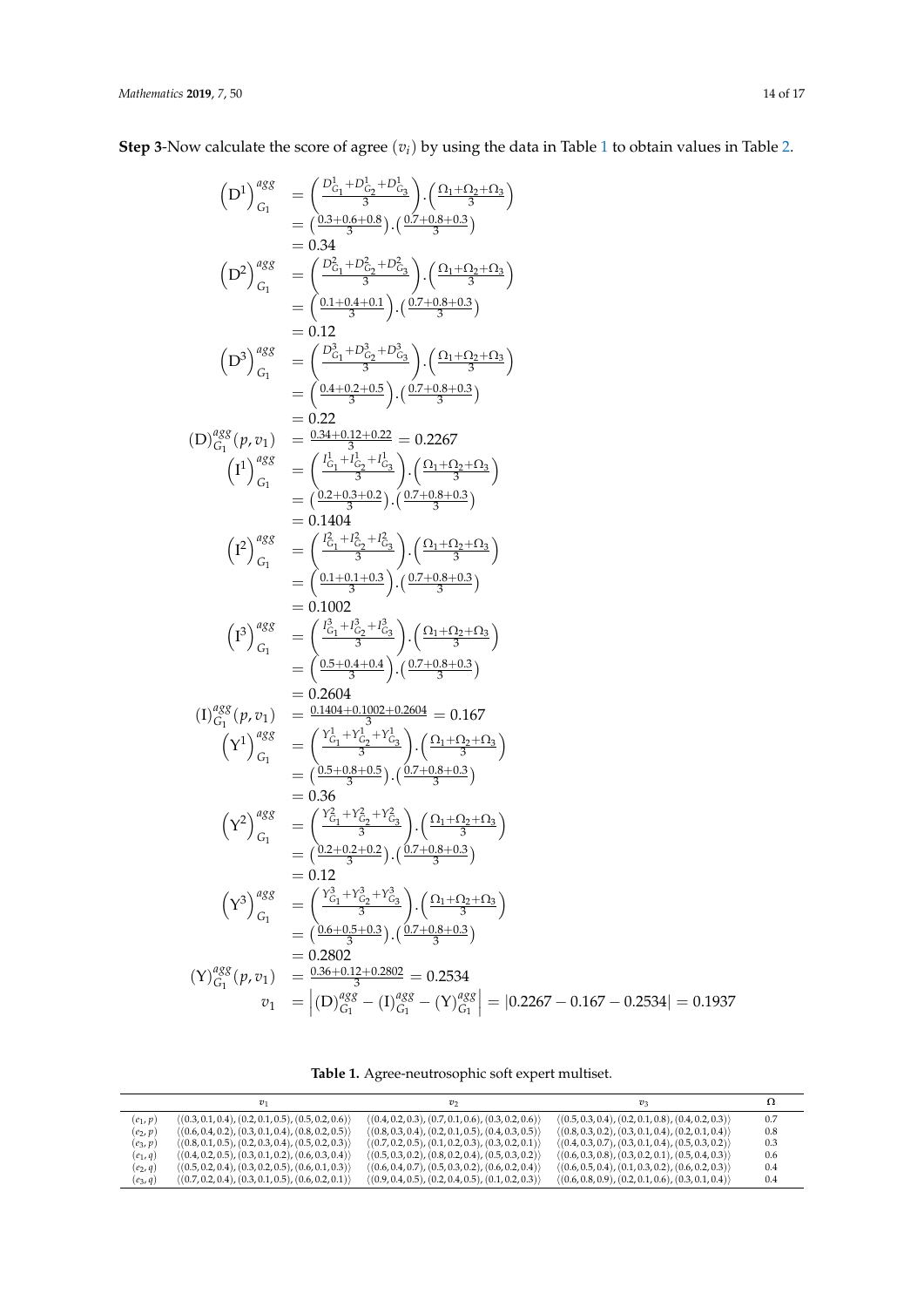|   | $v_1$  | υາ     | $v_3$ |
|---|--------|--------|-------|
| р | 0.1136 | 0.1267 | 0.093 |
| a | 0.1142 | 0.0933 | 0.015 |

**Table 2.** Degree table of agree- neutrosophic soft expert multiset.

<span id="page-14-0"></span>Now calculate the score of disagree  $(v_i)$  by using the data in Table [3](#page-14-1) to obtain values in Table [4.](#page-14-2)

**Table 3.** Disagree-neutrosophic soft expert multiset.

<span id="page-14-2"></span><span id="page-14-1"></span>

|            | $v_1$                                                               | v <sub>2</sub>                                                      | $v_{3}$                                                             |     |
|------------|---------------------------------------------------------------------|---------------------------------------------------------------------|---------------------------------------------------------------------|-----|
| $(e_1, p)$ | $\langle (0.5, 0.1, 0.7), (0.4, 0.2, 0.3), (0.5, 0.4, 0.1) \rangle$ | $\langle (0.8, 0.2, 0.3), (0.2, 0.1, 0.4), (0.3, 0.4, 0.5) \rangle$ | $\langle (0.5, 0.2, 0.6), (0.3, 0.4, 0.1), (0.2, 0.3, 0.1) \rangle$ | 0.9 |
| $(e_2, p)$ | $\langle (0.6, 0.5, 0.7), (0.3, 0.5, 0.4), (0.6, 0.3, 0.4) \rangle$ | $\langle (0.5, 0.2, 0.3), (0.2, 0.1, 0.3), (0.4, 0.3, 0.5) \rangle$ | $\langle (0.6, 0.3, 0.4), (0.1, 0.2, 0.4), (0.5, 0.3, 0.2) \rangle$ | 0.8 |
| $(e_3, p)$ | $\langle (0.8, 0.5, 0.4), (0.2, 0.4, 0.3), (0.6, 0.3, 0.4) \rangle$ | $\langle (0.5, 0.2, 0.3), (0.4, 0.1, 0.2), (0.2, 0.1, 0.4) \rangle$ | $\langle (0.4, 0.3, 0.2), (0.2, 0.1, 0.6), (0.7, 0.3, 0.2) \rangle$ | 0.5 |
| $(e_1,q)$  | $\langle (0.7, 0.1, 0.4), (0.3, 0.2, 0.1), (0.4, 0.2, 0.5) \rangle$ | $\langle (0.6, 0.5, 0.4), (0.4, 0.2, 0.1), (0.8, 0.2, 0.6) \rangle$ | $\langle (0.9, 0.4, 0.5), (0.2, 0.1, 0.3), (0.6, 0.2, 0.3) \rangle$ | 0.7 |
| $(e_2, q)$ | $\langle (0.3, 0.1, 0.2), (0.4, 0.1, 0.3), (0.5, 0.2, 0.6) \rangle$ | $\langle (0.7, 0.2, 0.4), (0.4, 0.3, 0.6), (0.5, 0.1, 0.6) \rangle$ | $\langle (0.7, 0.3, 0.5), (0.2, 0.4, 0.3), (0.5, 0.2, 0.3) \rangle$ | 0.4 |
| $(e_3, q)$ | $\langle (0.6, 0.1, 0.4), (0.2, 0.1, 0.5), (0.4, 0.2, 0.3) \rangle$ | $\langle (0.7, 0.2, 0.5), (0.4, 0.3, 0.2), (0.1, 0.2, 0.3) \rangle$ | $\langle (0.5, 0.3, 0.4), (0.3, 0.2, 0.4), (0.4, 0.2, 0.3) \rangle$ | 0.1 |

**Table 4.** Degree table of disagree-neutrosophic soft expert multiset.

|   | $v_1$  | υາ     | $v_3$  |
|---|--------|--------|--------|
| p | 0.1631 | 0.1468 | 0.1386 |
| a | 0.1155 | 0.0933 | 0.04   |

**Step 4-The final score of**  $v_i$  **is computed as follows:** 

 $Score(v_1) = 0.1142 - 0.1155 = -0.0013$ ,  $Score(v_2) = 0.1267 - 0.0933 = 0.0334,$  $Score(v_3) = 0.093 - 0.04 = 0.053$ .

**Step 5**-Clearly, the maximum score is the score 0.053, shown in the above for the  $v_3$ . Hence the best decision for the experts is to select worker  $v_2$  as the company's employee.

#### **8. Comparison Analysis**

The NSEMs model give more precision, flexibility and compatibility compared to the classical, fuzzy and/or neutrosophic models.

In order to verify the feasibility and effectiveness of the proposed decision-making approach, a comparison analysis using neutrosophic soft expert decision method, with those methods used by Alkhazaleh and Salleh [\[18\]](#page-15-15), Maji [\[17\]](#page-15-22), Sahin et al. [\[22\]](#page-15-19), Hassan et al. [\[23\]](#page-15-20) and Ulucay et al. [\[40\]](#page-16-13) are given in Table [5,](#page-14-3) based on the same illustrative example as in An Application of NSEMs. Clearly, the ranking order results are consistent with those in [\[17](#page-15-22)[,18](#page-15-15)[,22](#page-15-19)[,23,](#page-15-20)[40\]](#page-16-13).

**Table 5.** Comparison of fuzzy soft set and its extensive set theory.

<span id="page-14-3"></span>

|                             | <b>Fuzzy Soft Expert</b>               | Neutrosophic<br>Soft Set           | Neutrosophic<br><b>Soft Expert</b> | O-Neutrosophic<br><b>Soft Expert</b> | Generalized<br>Neutrosophic<br><b>Soft Expert</b> | <b>NSEMs</b>                      |
|-----------------------------|----------------------------------------|------------------------------------|------------------------------------|--------------------------------------|---------------------------------------------------|-----------------------------------|
| Methods                     | Alkhazaleh and<br>Salleh [22]          | Maji [21]                          | Sahin et al. [26]                  | Hassan et al.<br>$[27]$              | Ulucay et al. [48]                                | Proposed Method<br>in this paper  |
| Domain                      | Universe of<br>discourse               | Universe of<br>discourse           | Universe of<br>discourse           | Universe of<br>discourse             | Universe of<br>discourse                          | Universe of<br>discourse          |
| True                        | Yes                                    | Yes                                | Yes                                | Yes                                  | Yes                                               | Yes                               |
| Falsity                     | No                                     | Yes                                | Yes                                | Yes                                  | No                                                | No                                |
| Indeterminacy               | No                                     | Yes                                | Yes                                | Yes                                  | No.                                               | No                                |
| Expert                      | Yes                                    | No                                 | Yes                                | Yes                                  | <b>Yes</b>                                        | No                                |
| $\circ$                     | No                                     | N <sub>0</sub>                     | No                                 | Yes                                  | Yes                                               | Yes                               |
| Ranking<br>Membershipvalued | $v_1 > v_3 > v_2$<br>Membership-valued | $v_1 > v_3 > v_2$<br>Single-valued | $v_1 > v_2 > v_3$<br>single-valued | $v_1 > v_3 > v_2$<br>Single-valued   | $v_1 > v_3 > v_2$<br>Single-valued                | $v_3 > v_2 > v_1$<br>Multi-valued |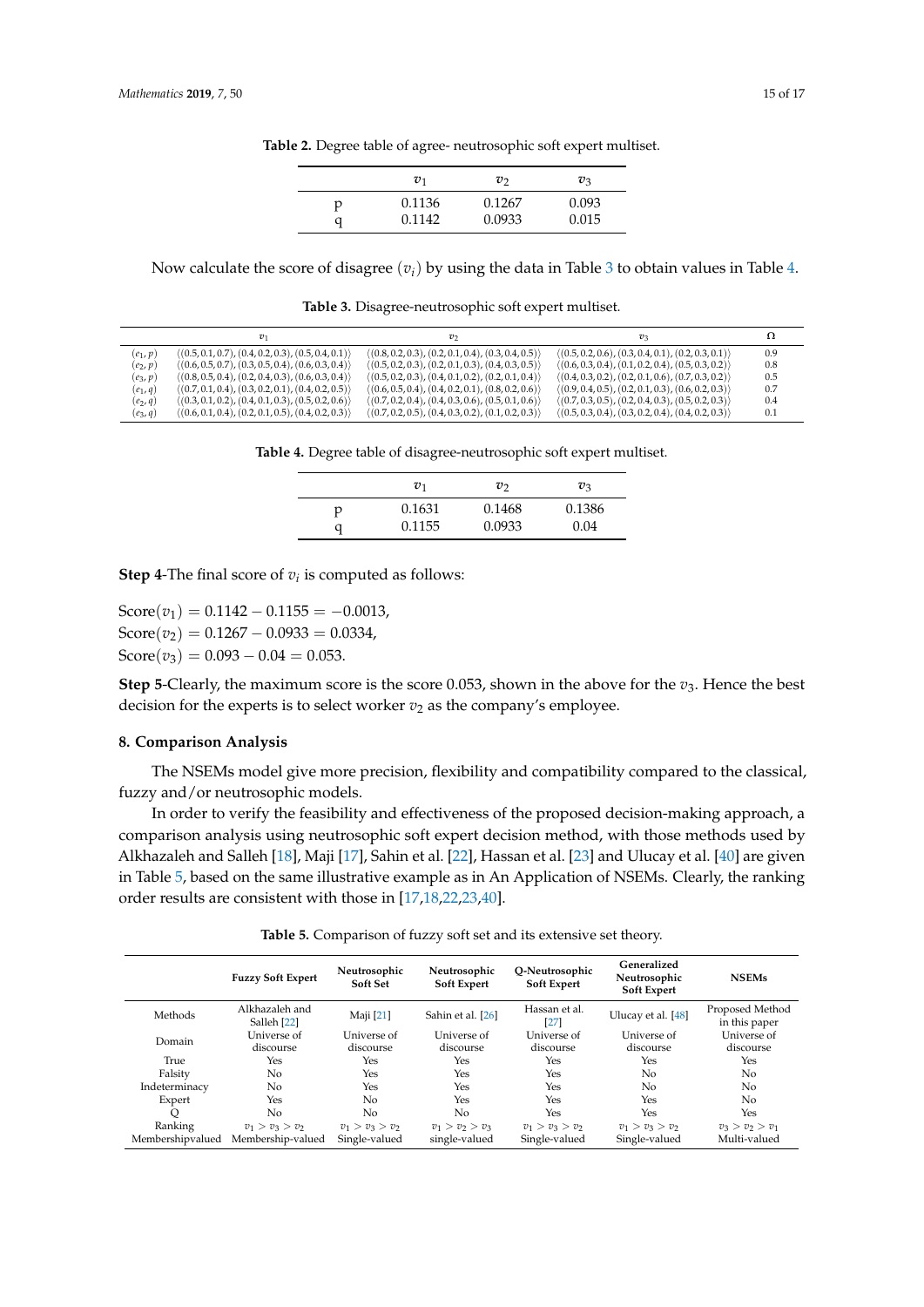## **9. Conclusions**

In this paper, we reviewed the basic concepts of neutrosophic set, neutrosophic soft set, soft expert sets, neutrosophic soft expert sets and NP-aggregation operator before establishing the concept of neutrosophic soft expert multiset (NSEM). The basic operations of NSEMs, namely complement, union, intersection AND and OR were defined. Subsequently a definition of NSEM-aggregation operator is proposed to construct an algorithm of a NSEM decision method. Finally an application of the constructed algorithm to solve a decision-making problem is provided. This new extension will provide a significant addition to existing theories for handling indeterminacy, and spurs more developments of further research and pertinent applications.

**Author Contributions:** All authors contributed equally.

**Conflicts of Interest:** The authors declare no conflict of interest.

# **References**

- <span id="page-15-0"></span>1. Atanassov, K. Intuitionistic fuzzy sets. *Fuzzy Set Syst.* **1986**, *20*, 87–96. [\[CrossRef\]](http://dx.doi.org/10.1016/S0165-0114(86)80034-3)
- <span id="page-15-1"></span>2. Molodtsov, D. Soft set theory-first results. *Comput. Math. Appl.* **1999**, *37*, 19–31. [\[CrossRef\]](http://dx.doi.org/10.1016/S0898-1221(99)00056-5)
- <span id="page-15-2"></span>3. Smarandache, F. Neutrosophic set—A generalization of the intuitionistic fuzzy sets. *Int. J. Pure Appl. Math.* **2005**, *24*, 287–297.
- <span id="page-15-3"></span>4. Smarandache, F. *Neutrosophy: Neutrosophic Probability, Set, and Logic*; American Research Press: Rehoboth, IL, USA, 1998.
- <span id="page-15-4"></span>5. Medina, J.; Ojeda-Aciego, M. Multi-adjoint t-concept lattices. *Inf. Sci.* **2010**, *180*, 712–725. [\[CrossRef\]](http://dx.doi.org/10.1016/j.ins.2009.11.018)
- <span id="page-15-5"></span>6. Pozna, C.; Minculete, N.; Precup, R.E.; Kóczy, L.T.; Ballagi, Á. Signatures: Definitions, operators and applications to fuzzy modelling. *Fuzzy Sets Syst.* **2012**, *201*, 86–104. [\[CrossRef\]](http://dx.doi.org/10.1016/j.fss.2011.12.016)
- <span id="page-15-6"></span>7. Moallem, P.; Mousavi, B.S.; Naghibzadeh, S.S. Fuzzy inference system optimized by genetic algorithm for robust face and pose detection. *Int. J. Artif. Intell.* **2015**, *13*, 73–88.
- <span id="page-15-7"></span>8. Jankowski, J.; Kazienko, P.; Wątróbski, J.; Lewandowska, A.; Ziemba, P.; Zioło, M. Fuzzy multi-objective modeling of effectiveness and user experience in online advertising. *Expert Syst. Appl.* **2016**, *65*, 315–331. [\[CrossRef\]](http://dx.doi.org/10.1016/j.eswa.2016.08.049)
- <span id="page-15-8"></span>9. Alkhazaleh, S.; Salleh, A.R.; Hassan, N. Possibility fuzzy soft set. *Adv. Decis. Sci.* **2011**, *2011*, 479756. [\[CrossRef\]](http://dx.doi.org/10.1155/2011/479756)
- <span id="page-15-9"></span>10. Alkhazaleh, S.; Salleh, A.R.; Hassan, N. Soft multisets theory. *Appl. Math. Sci.* **2011**, *5*, 3561–3573.
- <span id="page-15-10"></span>11. Salleh, A.R.; Alkhazaleh, S.; Hassan, N.; Ahmad, A.G. Multiparameterized soft set. *J. Math. Stat.* **2012**, *8*, 92–97.
- <span id="page-15-11"></span>12. Alhazaymeh, K.; Halim, S.A.; Salleh, A.R.; Hassan, N. Soft intuitionistic fuzzy sets. *Appl. Math. Sci.* **2012**, *6*, 2669–2680.
- <span id="page-15-12"></span>13. Adam, F.; Hassan, N. Q-fuzzy soft matrix and its application. *AIP Conf. Proc.* **2014**, *1602*, 772–778.
- 14. Adam, F.; Hassan, N. Q-fuzzy soft set. *Appl. Math. Sci.* **2014**, *8*, 8689–8695. [\[CrossRef\]](http://dx.doi.org/10.12988/ams.2014.410865)
- <span id="page-15-13"></span>15. Adam, F.; Hassan, N. Operations on Q-fuzzy soft set. *Appl. Math. Sci.* **2014**, *8*, 8697–8701. [\[CrossRef\]](http://dx.doi.org/10.12988/ams.2014.410866)
- <span id="page-15-14"></span>16. Adam, F.; Hassan, N. Multi Q-fuzzy parameterized soft set and its application. *J. Intell. Fuzzy Syst.* **2014**, *27*, 419–424.
- <span id="page-15-22"></span>17. Adam, F.; Hassan, N. Properties on the multi Q-fuzzy soft matrix. *AIP Conf. Proc.* **2014**, *1614*, 834–839.
- <span id="page-15-15"></span>18. Adam, F.; Hassan, N. Multi Q-fuzzy soft set and its application. *Far East J. Math. Sci.* **2015**, *97*, 871–881. [\[CrossRef\]](http://dx.doi.org/10.3233/IFS-151816)
- <span id="page-15-16"></span>19. Varnamkhasti, M.; Hassan, N. A hybrid of adaptive neurofuzzy inference system and genetic algorithm. *J. Intell. Fuzzy Syst.* **2013**, *25*, 793–796.
- <span id="page-15-17"></span>20. Varnamkhasti, M.; Hassan, N. Neurogenetic algorithm for solving combinatorial engineering problems. *J. Appl. Math.* **2012**, *2012*, 253714. [\[CrossRef\]](http://dx.doi.org/10.1155/2012/253714)
- <span id="page-15-18"></span>21. Maji, P.K. Neutrosophic soft set. *Ann. Fuzzy Math. Inform.* **2013**, *5*, 157–168.
- <span id="page-15-19"></span>22. Alkhazaleh, S.; Salleh, A.R. Fuzzy soft expert set and its application. *Appl. Math.* **2014**, *5*, 1349. [\[CrossRef\]](http://dx.doi.org/10.4236/am.2014.59127)
- <span id="page-15-20"></span>23. Hassan, N.; Alhazaymeh, K. Vague soft expert set theory. *AIP Conf. Proc.* **2013**, *1522*, 953–958.
- <span id="page-15-21"></span>24. Alhazaymeh, K.; Hassan, N. Mapping on generalized vague soft expert set. *Int. J. Pure Appl. Math.* **2014**, *93*, 369–376. [\[CrossRef\]](http://dx.doi.org/10.12732/ijpam.v93i3.7)